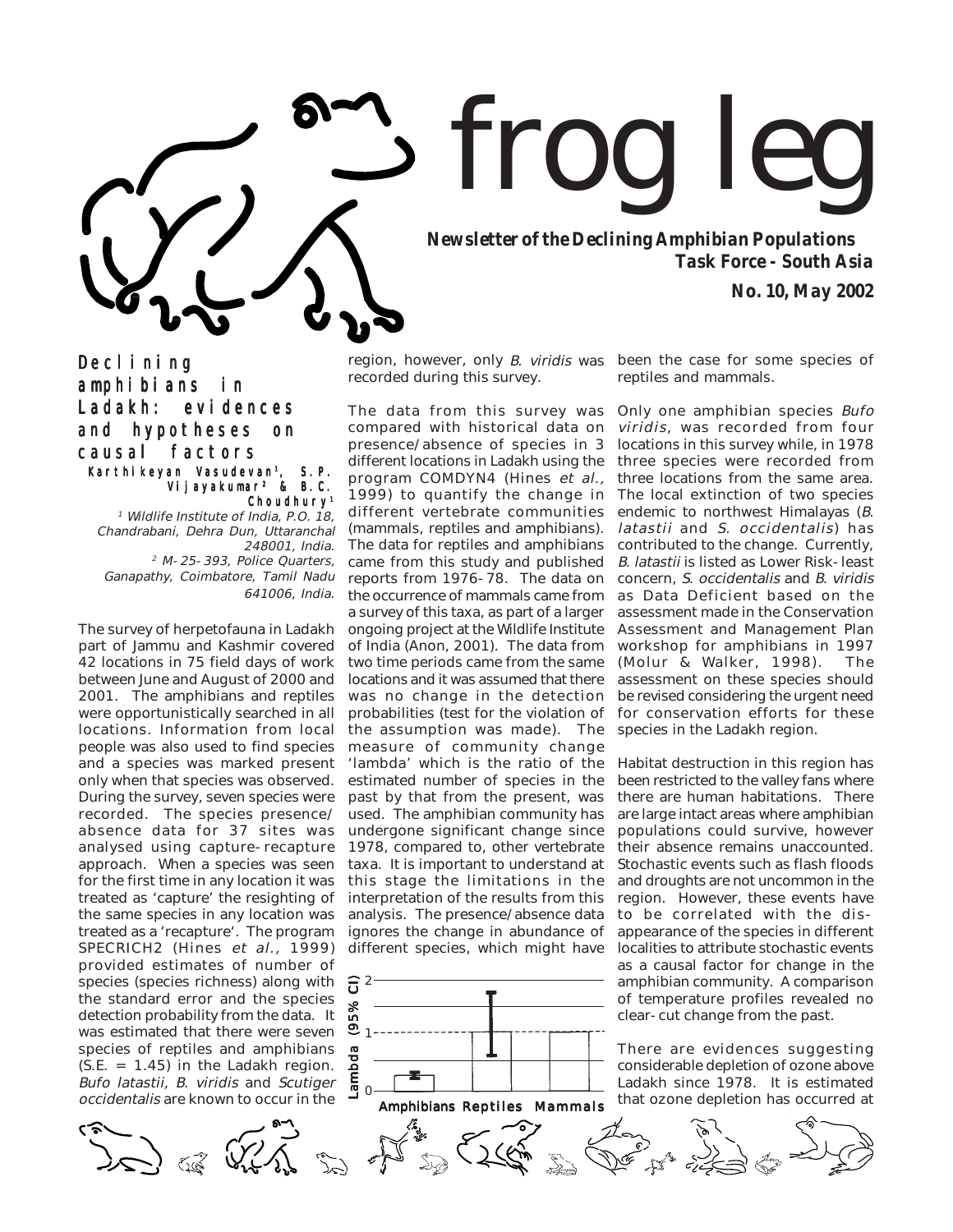the rate of 5% per decade in the intervening period (Dr. S.L. Jain, National Physical Laboratory, pers. comm.). Further, the current UV radiation levels in Ladhakh are eight times more than in Delhi and the magnitude comparable to that of Antartica (Dr. S.L. Jain, National Physical Laboratory, pers. comm.). Among the various possible causal factors that explain the observed phenomenon, the hypothesis of climate change since the late 1970s, mortality due to disease alone or disease linked to climate change needs to be tested. This will enable identification causes for the local extinction of Bufo latastii and Scutiger occidentalis and formulate recovery plans for the species.

## References

Anon (2001). Conserving Biodiversity in the Trans-Himalayas: New Initiatives of field conservation in Ladakh. First Annual Technical Report (1999-2000), Wildlife Institute of India, International Snow Leopard Trust and US Fish and Wildlife Service, 169pp.

Hines, J.E., T. Boulinier, J.D. Nichols, J.R. Sauer & K.H. Pollock (1999). COMDYN: software to study the dynamics of animal communities using a capturerecapture approach. Bird Study 46 (suppl.): 209-217.

Molur, S. & S. Walker (Editors) (1998). Report of the Conservation Assessment and Management Plan (CAMP) Workshop for Amphibians of India (BCPP Endangered Species Project). ZOO/ CBSG India, Coimbatore, 102pp.

# On the occurrence of Bufo scaber Schneider, 1799 from Kalakkad-Mudanthurai Tiger Reserve, Tamil Nadu S.P. Vijayakumar

M-25/393, Police Quarters, Ganapathy P.O., Coimbatore, Tamil Nadu 641006, India Email: vijay\_rhaco@yahoo.com

Bufo fergusonii (Bufonidae) was described by Boulenger (1892) based on an individual collected from Cavalry Parade ground, Thiruvananthapuram, in Kerala. Subsequently, the species has been reported in India from Chennai (Nungambakkam) in Tamil Nadu (Rao, 1915), Mysore (Daniel, 1963a) and Lakkavalli State Forest in Karnataka (Krishnamurthy, 1999), Banjara Hills (Hyderabad) in Andhra Pradesh (Donahue & Daniel, 1966), and Sambalpur District in Orissa (Dutta, 1988 -- based on specimens collected during 1955-1957). Outside India, the species has been reported from Sri Lanka (Dutta & Manamendra-Arachchi, 1996). Recent reports on the amphibians of Kalakkad Wildlife Sanctuary (Cherian et al., 1999; Ravichandran, 1996) indicate the absence of the species from the Kalakkad-Mundanthurai Tiger

Reserve. I encountered this toad, in the Kadayam Range of Kalakkad-Mundanthurai Tiger Reserve, where individuals were found calling along the edge of Gattana Dam (9 and 10 June 1999, ca. 140m, 77°18'-77°19'E & 8°47'-8°48'N). The dam lies in the northern part along the reserve boundary. The call resembled that of a call of the Marbled Toad Bufo stomaticus, but more shriller and insect like (a continuous "tria, tria, tria ..." repeated at irregular intervals). The individual was identified based on the presence of weak parietal ridge and rounded parotid glands (Boulenger, 1892; Daniels,1963a, b; Dutta & Manamendra-Arachchi,1996). In their recent taxonomic review of the genus Bufo, Dubois and Ohler (1999) have proposed Bufo fergusonii to be the junior subjective synonym of Bufo scaber Schneider, 1799.

## Habitat

I found a few individuals calling from a grass-covered open area along the reservoir edge. One individual (Male, SVL - 33.7mm) was calling atop a halfsubmerged herb along the reservoir edge. There was slight drizzling during both the days. The surrounding habitat was of dry deciduous thickets. The species had been reported from coastal scrub forest (Daniels, 1997), grass-covered reservoir margin (Dutta & Manamendra-Arachchi, 1996). Individuals of this species were observed breeding in rainwater pools in scrub forest (Indraneil Das, pers. comm.). The available data on the species probably shows its habitat specificity, being restricted to the dry forests and adjoining areas at lower altitudes. The species is nocturnal in habit and in captive conditions it is known to feed exclusively on termites (Rao, 1915).

## Acknowledgements

I would like to express my thanks to B.C. Choudhury and Sugato Dutt for an opportunity to work in the FREEP-KMTR project. The Tamil Nadu Forest Department for the permission and logistic support. Karthikeyan Vasudevan for his comments on the earlier manuscript. Ashok Raghavendran for his support in the field.

## Bufo scaber at Kalakkad-Mundanthurai Tiger Reserve

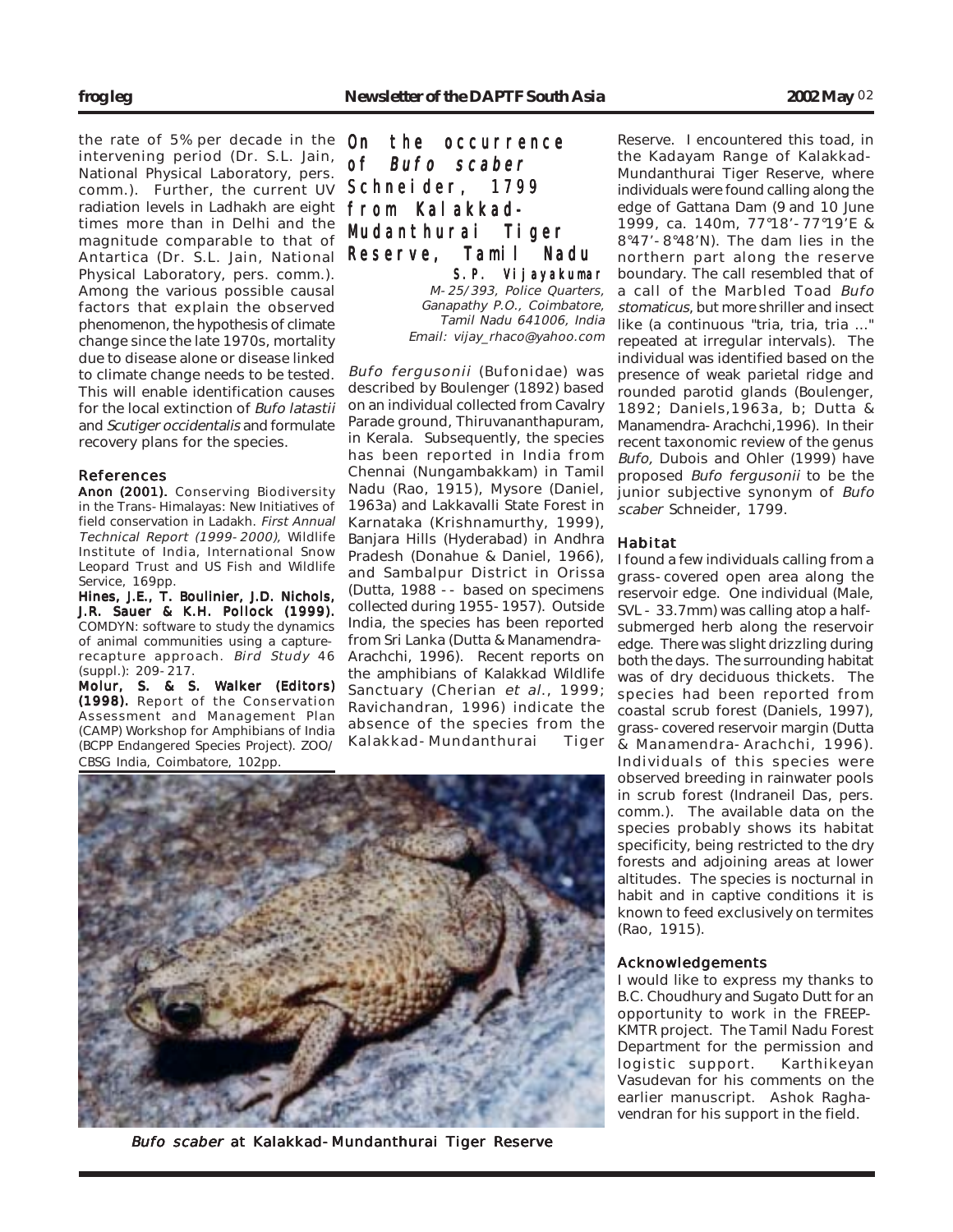## References

Boulenger, G.A. (1892). Description of a new toad from Travancore. Journal of the Bombay Natural History Society 7: 317-318.

Cherian, P.T., K. Rama Devi & M.S. Ravichandran (1999). Icthyo and herpetofaunal diversity of Kalakkad Sanctuary. Zoos' Print Journal 15(2): 203- 206.

Daniel, J.C. (1963a). Field guide to the amphibians of western India. Part I. Journal of the Bombay Natural History Society 60(2): 415-438.

Daniel, J.C. (1963b). Field guide to the amphibians of western India. Part II. Journal of the Bombay Natural History Society 60(3): 690-702.

Daniels, R.J.R. (1997). A field guide to the frogs and toads of the Western Ghats, India: Part I. Cobra 27: 1-24.

Donahue, J.P. & J.C. Daniel (1966). Occurrence of the toad Bufo fergusonii<br>Boulenger in Hyderabad. Andhra Boulenger in Hyderabad. Pradesh, India (Anura: Bufonidae). Journal of the Bombay Natural History Society 63(2): 447.

Dubois, A. & A. Ohler (1999). Asian and Oriental toads of the Bufo melanostictus, Bufo scaber and Bufo stejnegeri groups (Amphibia, Anura): a list of available and valid names and redescription of some name-bearing types. Journal of South Asian Natural History 4(2): 133-180.

Dutta, S.K. (1988). First records of Bufo stomaticus and Bufo fergusonii (Anura: Bufonidae) from Orissa, with comments on their distribution. Journal of the Bombay Natural History Society 63(2): 439-441.

Dutta, S.K. & K.N. Manamendra– Arachchi (1996). Amphibian fauna of Sri Lanka. Wildlife Heritage Trust of Sri Lanka, Colombo, 230pp.<br>Krishnamurthy, S.V.

Krishnamurthy, S.V. (1999). Amphibian diversity in a few selected environs of Western Ghats, pp.107-117. In: Hussain, S.A. & K.P. Achar (Editors). Biodiversity of the Western Ghats complex of Karnataka, Biodiversity Initiative Trusts. Rao, C.R.N. (1915). Notes on some south Indian Batrachia. Records of Indian Museums 11: 31-38.

Ravichandran, M.S. (1996). Amphibia of Kalakad Wildlife Sanctuary, Tamil Nadu, India. Cobra 23: 15-31.

# The Global Amphibian Assessment

## Neil Cox

CI/CABS - IUCN/SSC Biodiversity Assessment Initiative. C/o Center for Applied Biodiversity Science, Conservation International, 1919 M Street NW, Suite 600, Washington DC 20036. Email: neilc2001@hotmail.com

The world is entering an extinction crisis that is potentially more serious than anything that has taken place over the last billion years. This extinction crisis is particularly serious for species that occur in tropical rainforests and freshwater habitats. Amphibian are one group for which extinctions seem to outstrip even the worst predictions.

Until now, fewer than 1,000 of the 5,000 known amphibian species have ever been assessed for their conservation status and needs. It is feared however that over the past 15 years, some 40-50 amphibian species have become extinct, including well-documented extinctions occurring in Central America, Puerto Rico and Australia.

Following the first meeting of the Global Amphibian Specialist Group (Washington DC, January 2001), Conservation International (CI) immediately started to implement a Global Amphibian Assessment (GAA), over a 24-month period, in collaboration with the IUCN Species Survival Commission. In essence, the GAA is a comprehensive, strategic review of the overall conservation status of every species of amphibian, with an analysis of their conservation needs. It will become the blueprint for amphibian conservation worldwide over the next decade. This blueprint is needed in order to ensure that future investments in amphibian conservation are spent wisely and directed towards activities that will stem the tide of amphibian extinctions.

Currently the following activities are being undertaken in close collaboration with leading amphibian experts around the world: assessment of the risk of extinction for each described amphibian species according to the accepted global standard (the IUCN Red List Categories and Criteria), with an examination of the type of threats the species is experiencing, such as habitat loss, disease or over-harvesting. Distribution maps are being drawn for every amphibian species, with the habitat preferences of the species being described and recorded. The types of conservation actions (both those that are currently in place as well as those that need to be implemented), and population trends for each species will also be documented.

The GAA is being conducted on a regional approach. Regional Coordinators are responsible for the initial data collection, and entry of these data in the GAA database. For those regions in which expert meetings of herpetologists are already scheduled, the Assessment intends to take advantage of the opportunity to ask those present to carry out reviews of the results. In some larger and species-rich regions, specific GAA expert review workshop will be organised.

The information produced through the GAA will be drawn together and analysed to prepare a comprehensive assessment of the status and conservation needs amphibians, including information on geographic patterns of diversity, levels and types of threat, overall trends, habitat requirements, and conservation priorities. The results will be fully integrated into the official IUCN Red List of Threatened Species, and will be directly linked to CI's 'hotspot' conservation work.

Special thanks to the following organisations for the technical and monetary support provided to run the Declining Amphibian Populations Task Force-South Asia network and in the publication of this Newsletter.









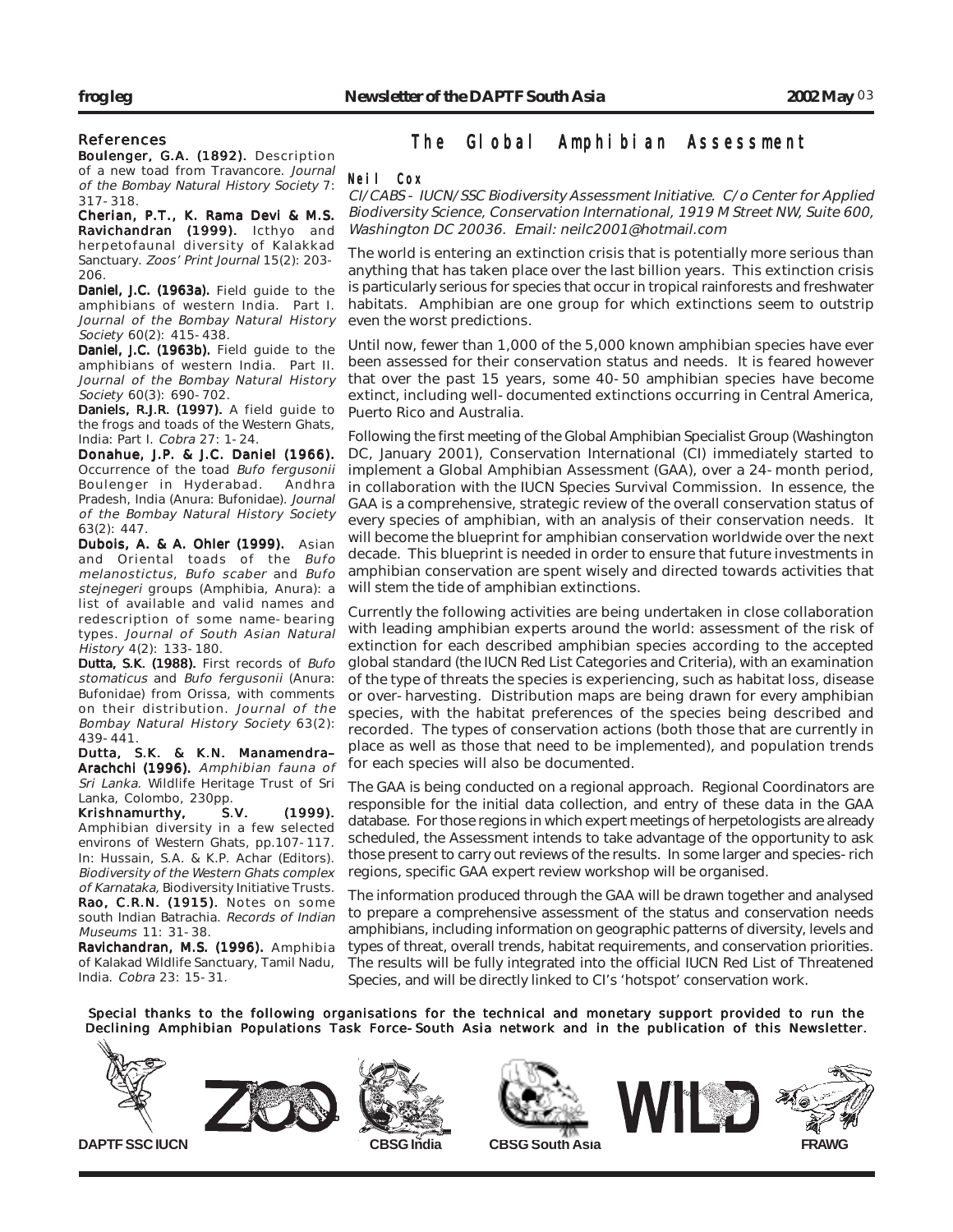

Dear Colleague:

We are pleased to announce that the Amphibian Network of South Asia (ANSA), Conservation Breeding Specialist Group – South Asia (CBSG-SA), Declining Amphibian Populations Task Force – South Asia (DAPTF-SA), Zoo Outreach Organisation (ZOO), Wildlife Information Liaison Development Society (WILD), Global Amphibian Specialist Group (GASG, SSC, IUCN), Declining Amphibian Populations Task Force (DAPTF, SSC, IUCN) and the Center for Applied Biodiversity Science at Conservation International (CI/CABS) have joined hands in organizing a Conservation Assessment and Management Plan (CAMP) and Global Amphibian Assessment (GAA) Workshop for Amphibians of South Asia. The tentative dates for the workshop is the week of 1-5 July 2002 at a place in or close to Coimbatore, Tamil Nadu, India.

This is a "first information" circular to ascertain the interest and availability of potential participants and also to ascertain their willingness and ability to contribute information. We are most in need of field biologists who can give hard data on amphibian distribution and status or information relevant to taxonomy. The objective of this 5-day workshop is to gather information on the distribution, trends, threats, population and derive a status according to the 2001 IUCN Red List Criteria for all species, subspecies and populations of amphibians occurring in South Asia. The workshop is a combined activity of the CAMP workshop process as well as the Global Amphibian Assessment, which is a global initiative to determine the status of all described amphibian taxa around the world.

# CAMP workshop

For those of you who are unfamiliar with the term "CAMP workshop" as we mean it, it is not the same as a "camp" as frequently used for medical, military and nature education events. It is an acronym for Conservation Assessment and Management Plan, which is a Workshop "process". This is called a process because it is not a one-time event but an ongoing programme on which long-term conservation action can be built with continuous inputs of information from active field biologists. The CAMP workshop process was developed by the IUCN/SSC Conservation Breeding Specialist Group more than a decade ago to prioritise species for captive breeding and has evolved into a dynamic tool for catalyzing in situ conservation action.

CBSG, SSC, IUCN has conducted more than 70 CAMPs throughout the world, the results of which have been used for conservation planning at various levels and biodiversity strategic action. The Zoo Outreach Organisation (Z.O.O.) office hosts the regional network of CBSG, South Asia and has conducted 17 CAMP workshops within this region. There will be many associates, sponsors, and collaborators for this workshop, however.

A CAMP Workshop is carefully planned and implemented, as well as followed up in a systematic manner. The objective of such planning is to insure that current information of the highest quality is collected from a range of specialists from a specific geographic area. CAMP workshops use trained facilitators to run the exercise in such a way that all participants get an opportunity to input their information and opinions and a consensual output is taken for a final Report. CBSG is an objective organizer with no vested interest in anything except a correct, timely and useful output. Facilitators motivate participants to keep to a schedule so that all species and issues can be covered. CAMP workshops are serious exercises; we discourage your bringing family members or friends, leaving the workshop for any reason or not keeping to the schedule we decide consensually in the first day.

# Global Amphibian Assessment (GAA)

The GAA is a collaboration between the IUCN Species Survival Commission and the Center for Applied Biodiversity Science at Conservation International, implemented in partnership with numerous organizations and experts around the world. The aim of the project is to assess the status of all the world's amphibian species according to the IUCN Red List Categories and Criteria, to map the distributions of each species, and to code each species for habitats, threats, conservation actions, and population trends. The results will be presented in a book, as well as being publicly available on the internet, and will be used for setting biodiversity conservation priorities, as well as for research purposes. The results of the GAA will not be static, but will be available for constant updating as new information becomes available.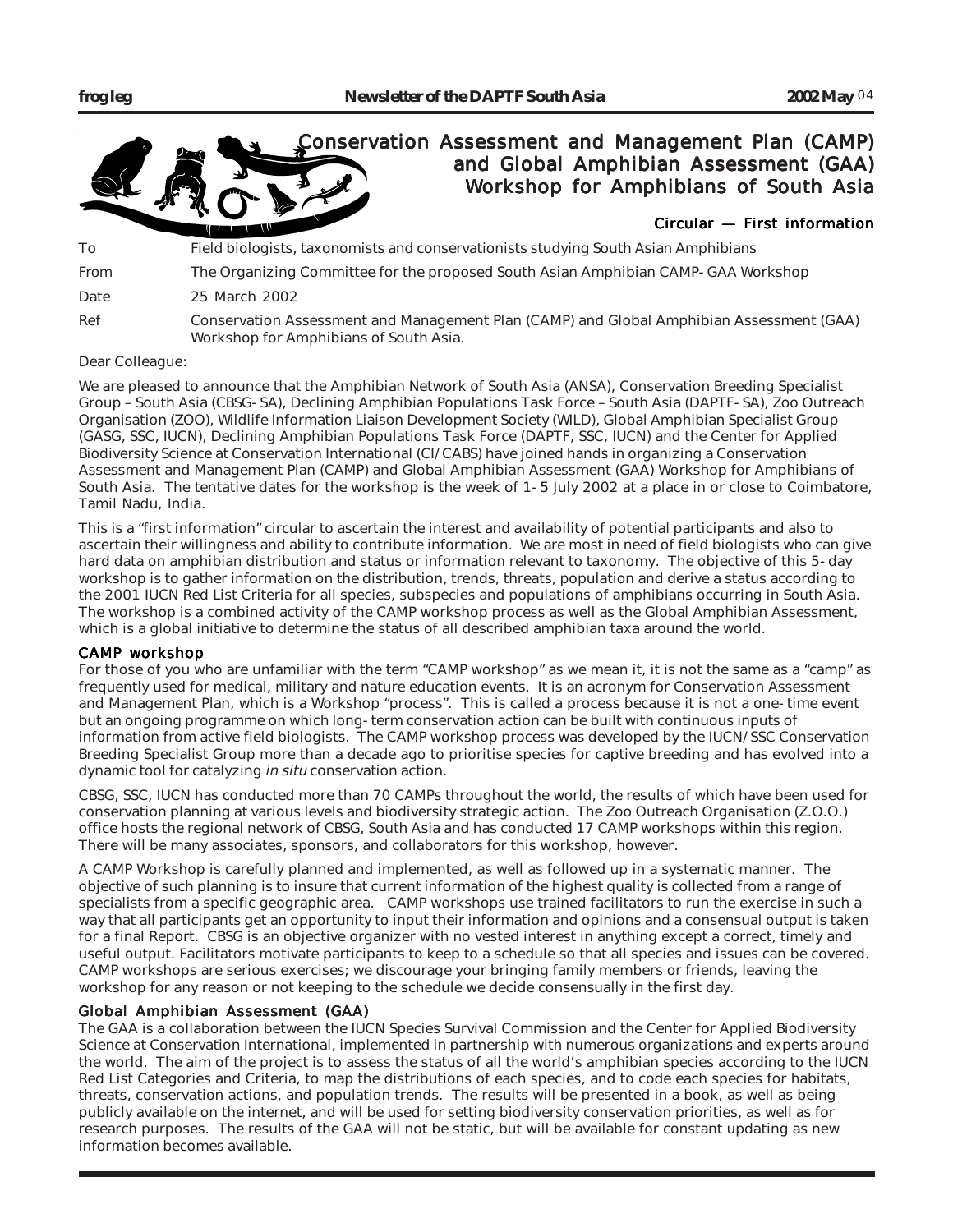The GAA is planned on a regional basis, and for this purpose the world has been divided into 31 GAA regions, one of which is South Asia. In each region one person has been appointed to take a first cut by assessing all the species in a particular region. The results of this first cut are then being reviewed by a broader group of scientists (in some cases through regional workshops, such as the one proposed in this letter) before being "fed into" the GAA. Dr Sushil Dutta is doing the first cut of the GAA amphibian data for South Asia.

We are proposing to combine the GAA and CAMP processes in South Asia as much as possible, hence the proposal for a joint workshop. We shall send a printout of the first cut of GAA data, collected by Dr Dutta, to all those who express an interest in attending the workshop. This data printout will assist you in preparing for the workshop, and provide an initial draft of a lot of the data needed for the CAMP process.

We believe that the GAA is an essential project in getting amphibians to where they really belong in the world's conservation efforts, as well as contributing further to amphibian research.

This first information circular includes a two-page form, which will enable us to proceed with your registration and participation in the workshop. Please note: filling in both sides of the form are mandatory in order for you to get further mailings and be considered for the CAMP. We have also included a map which indicates where the field biologists on our list are located in South Asia. We need people who have surveyed amphibians in all parts of South Asia and as you can see, there are big gaps if their actual location is indicative of scope of studies as is the case much of the time.

Hopefully, when we get your list of field studies, we can fill some of these gaps. Please suggest people who might have hard information about amphibian distribution that should be invited to the workshop. We are especially interested in making sure that no advanced students or new members of government service get overlooked.

In the event that you are NOT able to consider attending the workshop but would still like to be included in the CAMP-GAA process, you may state this on the form and still participate by filling out Taxon Data Sheets for species in the particular geographic areas that you have studied. These will be incorporated into the working group assessment of each species and you will be given credit for your contribution.

Accommodation, food, printed materials, etc. will be provided to all participants by the organisers. If you would prefer an accommodation of your own choice we will suggest hotels in your stated price range to be paid by you. We will not provide local transport to the workshop venue but will reimburse you for a three-wheeler or taxi from airport, rail or bus station if necessary. Details of this will be given later along with a map to the venue.

As we are trying to get as many specialists from far-flung areas and countries of South Asia as possible, please use all your efforts to obtain travel support from your institution.

In the next three months we will be sending you a list of amphibians, the first cut of the GAA South Asia data, Taxon Data Sheets, and other information about the CAMP-GAA process, and the new Red List Criteria and guidelines of IUCN SSC.

This workshop will set a precedent for other such regional red listing exercises so we hope to make it a tremendous success. The information collected from this workshop will be compiled along with the global overview for amphibian assessments, which is to be included in the 2003 IUCN Red List of Threatened Species.

Therefore, it is an important event. We hope all of you can attend and will prepare for the workshop by reviewing your field notes, by conducting new rapid assessment surveys, and by speaking with colleagues. This workshop, with its objective of assessing all South Asian Amphibians for inclusion in the Red List of Threatened Species is a very good opportunity to pull out all your published and unpublished information, museum collections and systematics.

Finally, of course, the state of the world today demands that we include a caveat that this workshop will be held if funding and other circumstances are favourable. We hope this will be the case.

We look forward to working with you in this workshop.

With best wishes,

Sanjay Molur Co-chair, DAPTF-SA, For the Organising Committee



# Organising Committee

Sushil Dutta, Reader, PG Department of Zoology, Utkal University, Bhubaneswar, Orissa, India Indraneil Das, Associate Professor, Universiti of Sarawak, Malaysia Simon Stuart, Senior Director, CI/CABS - IUCN/SSC Biodiversity Assessment Initiative, Conservation International Sanjay Molur, Founder/Secretary, WILD; Red List Advisor, CBSG, South Asia Sally Walker, Founder/Secretary, ZOO, Convenor, CBSG, South Asia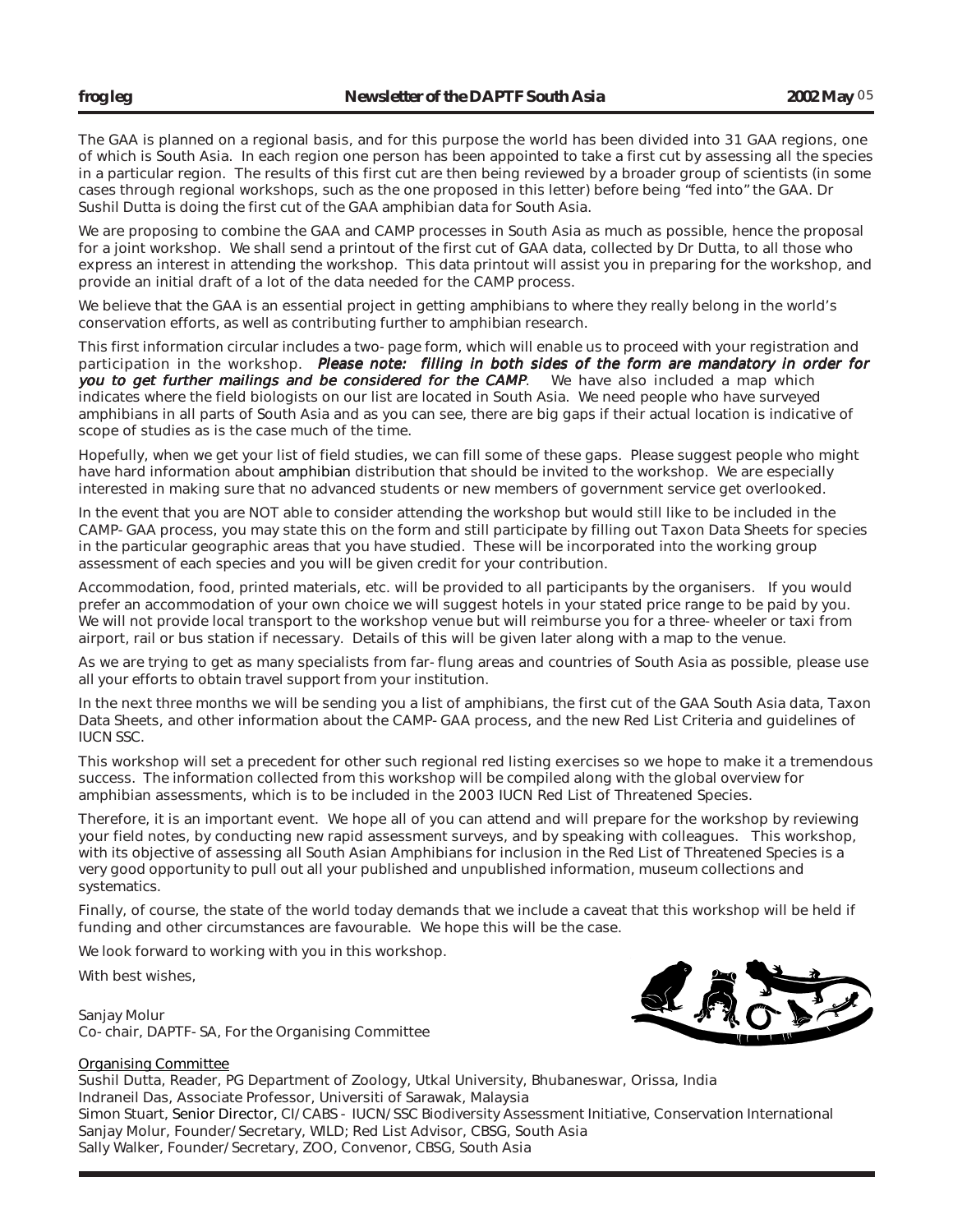## ABSTRACTS FROM VARIOUS JOURNALS

Alytes, 2000, 18 (1-2): 15-50.

Systematics of *Fejervarya limnocharis*<br>(Gravenhorst, 1829) (Amphibia, Anura, (Gravenhorst, 1829) (Amphibia, Anura, Ranidae) and related species. 1. Nomenclatural status and type-specimens of the nominal species Rana limnocharis Gravenhorst, 1829

Alain Dubois & Annemarie Ohler

A detailed analysis shows that the nominal species Rana limnocharis was first made nomenclaturally available by Gravenhorst (1829), and then a second time and independently by Wiegmann (1834). The consequences of these facts regarding the name-bearing types of these two nominal taxa are discussed and neotypes are designated for both of them. The status of the following related nominal species are also discussed, and their type-specimens are described: Rana cancrivora Gravenhorst, 1829; Rana vittigera Wiegmann, 1834; Rana gracilis Wiegmann, 1834; Rana multistriata Hallowell, 1861; Rana wasi Annandale, 1917. Finally, on the basis of several recent pieces of information, it is suggested that the group of frogs usually known "Rana limnocharis group" or "subgenus Fejervarya" should be recognized as a distinct genus, Fejervarya Bolkay, 1915.

Alytes, 1999, 17(1-2): 81-100.

Miscellanea nomenclatorica batrachologica. 19. Notes on the nomenclature of Ranidae and related groups Alain Dubois

The need of "working taxonomies", as tools providing a framework for alpha-taxonomic revisionary works and hypotheses for phylogenetic analyses, is pointed out, especially in groups with wide distribution and high number of species. Even during the transitional period, non-ambiguous communication between zoologists requires that use of names for taxa strictly follows the international rules of zoological nomenclature. Several cases fo recent nomenclatural problems are pointed out in the "family Ranidae". Rediscovery of the generic name Chirixalus Werner, 1899 provides an opportunity for discussing several careless treatments of the generic and infrageneric taxonomy of frogs of the "genus Rana" by recent authors. The name Indiraninae Blommers-Schlosser, 1993 is shown to be an invalid junior synonym of Ranixalinae Dubois, 1987, and, on this occasion, the fact that family-group names are regulated by the rule of priority is reminded once again. In order to help knowing the valid name among several names published simultaneously, in the case they are considered subjective synonyms, two tables of first-reviser actions in the Ranidae and related groups are presented. Finally, discussion of the nomenclatural status of the name "Rana duboisi" recently published by Emerson & Ward (1998) allows to point to the problems posed by the publication of data taken from unpublished manuscripts by colleagues, either submitted to review by an editor, or privately communicated by the author or another person. This case is also the basis for the discussion of two more general questions, which are likely to appear again on several occasions in the years to come: is a species name rendered nomenclaturally available by publication, either (1) of a Genebank catalogue number, or (2) of a cladogram including this species? The answer to both questions is clearly "no", at least under the current Code. Allocation of names to taxa is not based on definitions, diagnoses or descriptions, but on the taxonomic allocation of name-bearing type-speciemens: the recent proposal of

attaching the names to "phylogenetic definitions of taxon names" is therefore based on a major misunderstanding and entertains an unneccessary confusion between taxonomy and nomenclature, as the current nomenclatural system is liable to accomodate any kind of taxonomy, including "phylogenetic ones.

Asiatic Herpetological Research, 2001, Vol.9, pp. 77-100 A review of the distribution of diploid, triploid and Ttetraploid Green Toads (Bufo viridis complex) in Asia including new data from Iran and Pakistan

Matthias Stock, Daniel Frynta, Wolf-Rudiger Grosse, Claus Steinlein & Michael Schmid

A summary of the distribution of green toads containing most of the data published after the discovery of polyploid forms (1976) including a map, an index and a bibliography are presented and discussed. 21 Asian type localities of hitherto described nominal green toad taxa are shown. The tetraploids are distributed in high mountains and extremely continental regions with strong climatic shifts. Records of triploid specimens are situated in supposed contact zones between the parapatric diploid and tetraploid toads at foothills of Middle Asian high mountains, and triploid bisexual populations occur in the Karakoram and West-Himalayas. Habitats of diploids appear to be restricted to lowlands and valley grounds. Polyploids seem to be more resistant. The methods hitherto used for the determination of the ploidy level and their applicability are evaluated. We show new data on this species complex from Iran including cytometric, karyological, bioacoustic and morphological data and we draw taxonomic conclusions for tetraploid Bufo oblongus, diploid Bufo viridis kermanensis, and probably diploid Bufo kavirensis. New information on the distribution of triploids in northwestern Pakistan based on flow cytometric measurements is presented. The ploidy level of Bufo latastii is revealed to be diploid.

Journal of South Asian Natural History, 2001, 5(2): 109-115 Permanent marking of a fossorial caecilian, Gegeneophis ramaswamii (Amphibia:<br>Gymnophiona: Caeciliidae) Gymnophiona:

G. John Measey, David J. Gower, Oommen V. Oommen & Mark Wilkinson

Despite the importance of permanent marking of animals for quantitative ecological studies, no such technique has been applied to any of the poorly known caecilian amphibians. We evaluated four techniques (Panjet, freeze-branding, Elastomer Visible Implant tags and Soft Visible Implant Alphanumeric tags) of permanently marking a fossorial caecilian, Gegeneophis ramaswamii Taylor, in the southern Western Ghats, India. All the tested techniques are viable options for marking caecilians in the field but differ in their portability ease and speed of application, and their suitability for batch and / or individual marking of animals. Panjet tattoos were deemed to be particularly effective and practical for batch marking, while Soft Visible Implant Alphanumeric tags offer good potential for individual marking.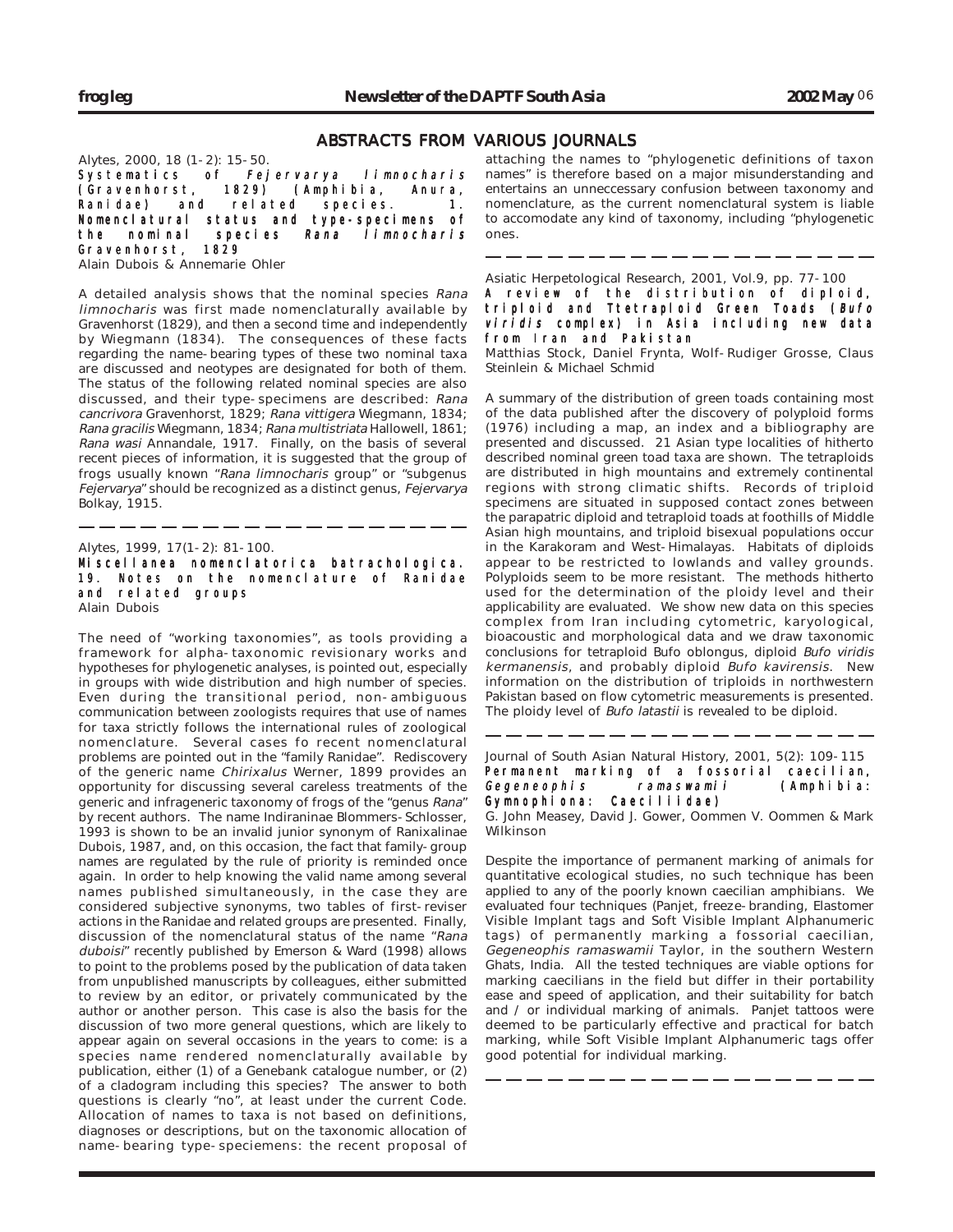Journal of South Asian Natural History, 2001, 5(2): 173-186 Systematics of the genus *Philautus* Gistel,<br>1848 (Amphibia, Anura, Ranidae, (Amphibia, Anura, Rhacophorinae): some historical and metataxonomic comments Alain Dubois & Annemarie Ohler

We present some historical and metataxonomic comments on the data presented by Bossuyt & Dubois (2001) in their review of the genus Philautus. This stresses the existence of some historical and geographical patterns in the descriptions of species one referred to this genus, and in their changes of generic allocation. These data suggest that changes in taxonomies are not only linked to theoretical evolution of the dominant ideas in the field of taxonomy, but are also largely influenced by the ideas and skills of individual taxonomists. Some comments are also offered regarding the replacement in the scientific literature of the name Ixalus by the name Philautus, and the fate of the name-bearing types of species referred to this genus. We suggest that the methodology here proposed for historical and metataxonomic analysis of systematic data could be used profitably for studying the taxonomies of other zoological groups.

Zeylanica, 2001, 6(1): 1-112 A review of the frog genus Philautus Gistel, 1848 (Amphibia, Anura, Ranidae, Rhacophorinae) Franky Bossuyt & Alian Dubois

This paper is devoted to a review of the specific taxonomy of the frog genus Philautus Gistel, 1848. From 1822 to 1999, 177 nominal species were either described as members of this genus, or of other genera but subsequently referred to this genus. We tried to review the available information on the taxonomic status of these 177 names and the status of their name-bearing types. As a result of this review, 143 types are known to be extant, including 19 lectotypes and 8 neotypes designed and / or described in the present paper. In conclusion of this preliminary analysis, we provisionally distribute these 177 names, and 56 nominal species now referred to other genera. These results are highly provisional, both at specific and supraspecific levels. Additional works, using various characters and methods, will be necessary to confirm or reject the validity of a number of these species, and many additional species clearly remain to be discovered and described in the whole range of this genus. At supraspecific level, the taxonomy we use (a single genus Philautus with three subgenera) is also highly provisional, as the generic taxonomy of the whole subfamily Rhacophorinae is in strong need of revision. The present work will provide clear nomenclatural bases for future works on the phylogeny and taxonomy of this difficult group.

Occasional papers of the Amphibia & Reptile Research Organization of Sri Lanka, 2001, (2): 1-8

Menikdena: a local herpetofaunal hotspot Ruchira Somaweera, Kanishka Ukuwela & Senani Karunaratne

A systematic study on the herpetofauna of Menikdena archaeological reserve and arboretum at Dambulla (Intermediate zone) Sri Lanka, has been carried out from 14<sup>th</sup> March 1998 to 12<sup>th</sup> October 2001. The study was carried out during field visits of the Natural History Society of Trinity College and the Menikdena Archaeological Reserve & Arboretum Development Project of Trinity College, which is the only restoration project conducted by a secondary school

in Sri Lanka. The survey revealed a rich and varied herpetofaunal diversity in the area, and effects of environmental discontinuities (ecotones) on the specie composition and abundance of herpetofaunal assemblage. This study also enabled to document the variation of herpetofaunal diversity associated with anthropogenic ecosystems and natural ecosystems, creating an awareness of the various threats faced by the herpetofauna of the area, and to propose further recommendations for their conservation. A total of 63 species were recorded in the survey with 20 (31.7%) endemic forms. 16 of the recorded species are listed as 'Nationally Threatened' in the 1999 IUCN list of Threatened Fauna and Flora of Sri Lanka. Some records are the first of the relevant species from the intermediate zone of the country.

Molecular Phylogenetics and Evolution, 2001, 21(3): 398–407 Out of Asia: mitochondrial DNA evidence for an Oriental origin of Tiger Frogs, genus Hoplobatrachus

-------------------

Joachim Kosuch, Miguel Vences, Alain Dubois, Annemarie Ohler & Wolfgang Bohme

Most examples of intercontinental dispersal events after the Miocene contact between Africa and Asia involve mammal lineages. Among amphibians, a number of probably related groups are known from both continents, but their phylogenies are so far largely unresolved. To test the hypothesis of Miocene dispersal against a Mesozoic vicariance scenario in the context of Gondwana fragmentation, we analyzed fragments of the mitochondrial 16S rRNA gene (572 bp) in 40 specimens of 34 species of the anuran family Ranidae. Results corroborated the monophyly of tiger frogs (genus Hoplobatrachus), a genus with representatives in Africa and Asia. The African H. occipitalis was the sister group of the Asian H. crassus, H. chinensis, and H. tigerinus. Hoplobatrachus was placed in a clade also containing the Asian genera Euphlyctis and Nannophrys. Combined analysis of sequences of 16S and 12S rRNA genes (total 903 bp) in a reduced set of taxa corroborated the monophyly of the lineage containing these three genera and identified the Asian genus Fejervarya as its possible sister group. The fact that the African H. occipitalis is nested within an otherwise exclusively Asian clade indicates its probable Oriental origin. Rough molecular clock estimates did not contradict the assumption that the dispersal event took place in the Miocene. Our data further identified a similar molecular divergence between closely related Asian and African species of Rana (belonging to the section Hylarana), indicating that Neogene intercontinental dispersal also may have taken place in this group and possibly in rhacophorid treefrogs.

Occasional publication of the Indian Society for Conservation Biology

A synopsis to the frog fauna of the Western Ghats, India S.D. Biju

Literature survey indicates that more than 200 species of anurans are known from India. However, no serious attempts have been made to comprehensively study the amphibian fauna of this region. The Western Ghats of India, a global hotspot, constitutes one of the amphibian rich areas in tropical Asia.

Of the 206 species of anurans reported from India, 104 are known to occur in the Western Ghats. A seven-year field survey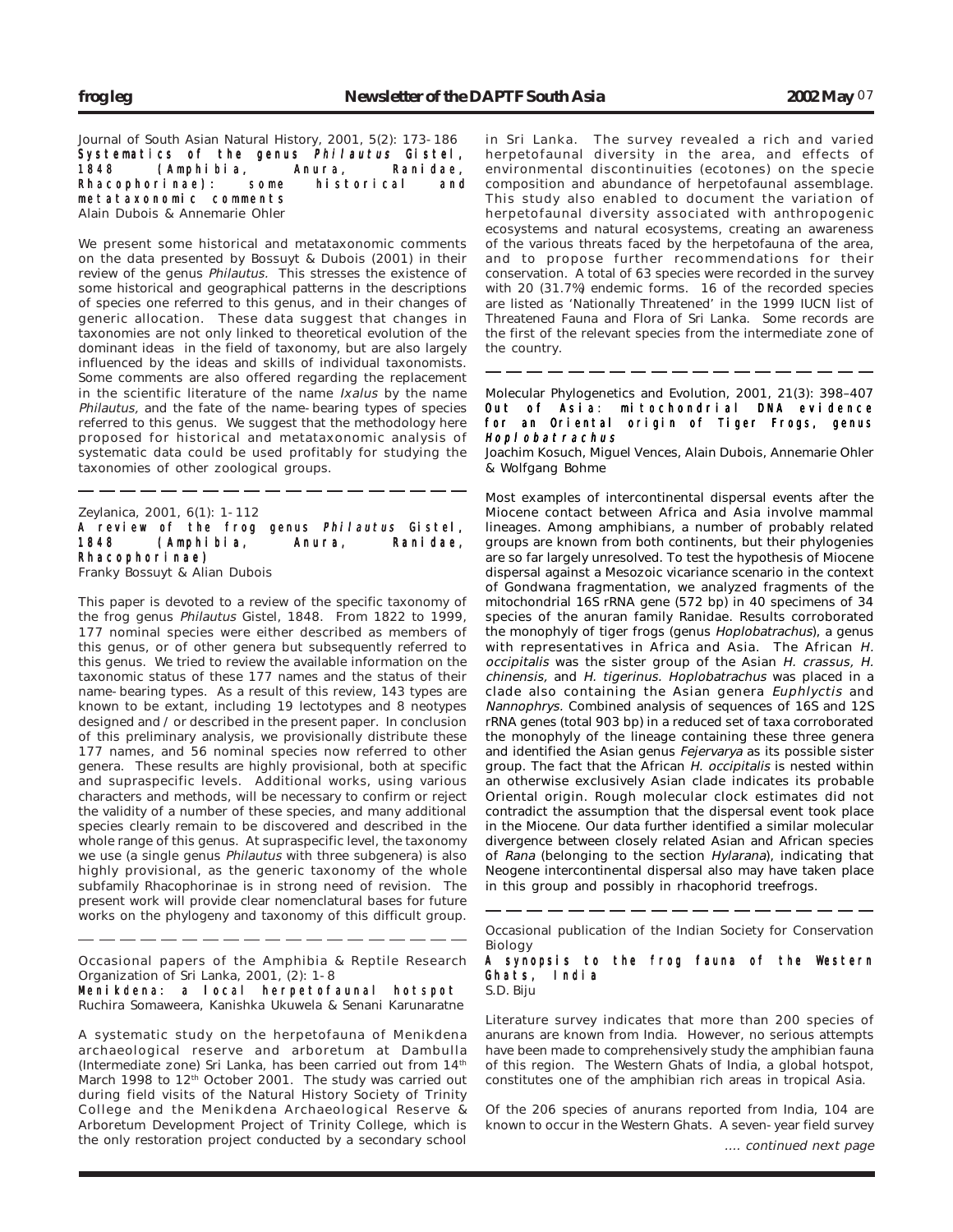## NEW DESCRIPTIONS - ABSTRACTS

Alytes, 2001, 19(2-4): 53-79.

A new genus and species of Ranidae (Amphibia, Anura) from south-western India Alain Dubois, Annemarie Ohler & S.D. Biju

A new genus (Minervarya) and species (M. sahyadris)of Ranidae is described from Karnataka and Kerala in south-western India. The new genus appears to belong in the subfamily Dicroglossinae. It shares with the genus Fejervarya Bolkay, 1915 the presence of fejervaryan lines on both sides of the belly, but differs from the latter genus in several respects, particularly in possessing a rictal gland at the mouth commissure and a white horizontal band along the upper lip, two characters that are common in the Indian Raninae but otherwise absent in the Dicroglossinae. It appears to be the fifth genus/subgenus of Ranidae endemic of southern India.

Current Science, 2001, 80(7): 887-891

new species of frog in the genus Nyctibatrachus (Anura: Ranidae) from Western Ghats, India

---------------------------------

S.V. Krishnamurthy, A.H. Manjunatha Reddy & K.V. Gururaja

A new species of Nyctibatrachus (N. hussaini) is described from the Western Ghats part of Kudremukh National Park, Karnataka, South India. This torrent species is differentiated from all known species in the genus by its very large size (SVL: snout vent length range 52-84 mm), stout body, rough and highly wrinkled dorsum, presence of two prominent folds in the tympanic region, prominent vomerine teeth located horizontally on highly-elevated strong ridges situated far behind the choanae. Hindlimb is short, tibio-tarsal articulation reaching the tympanic region, tips of fingers and toes dilated into prominent discs with circum-marginal grooves. Prominent and highly developed tubercles equal to the size of their respective terminal phalangial discs are present. The new species is compared with closely related congeneric species (N. humayuni, N. major and N. vasanthi). It markedly differs in colouration, size of tubercles, length of the forelimb, hindlimb, foot and tibia (calculated as a percent of respective SVL) with a high degree of squared Euclidean dissimilarity.

Journal of South Asian Natural History, 2001, 5(2): 121-133 Ramanella nagaoi, a new tree-hole frog (Microhylidae) from southern Sri Lanka Kelum Manamendra-Arachchi & Rohan Pethiyagoda.

---------------------------------

A fourth species of Ramanella, R. nagaoi sp. nov., is described from Sri Lanka. The new species is distinguished from R. obscura and R. palmata by the rudimentary (vs. well developed) webbing on its toes. It differs from R. variegata by its darkbrown (vs. white in R. variegata) belly; smaller eye diameter (30.6-34.6% of head length, vs, 38.0-41.9%); and greater internarial width (25.0-27.5% of head length, vs. 19.0-23.3%). The tadpole and vocalization of both sexes of the new species, which is known only from type locality, the Kanneliya Forest Reserve (6,025 ha, alt. ca. 150 m, 06015'N, 80020'E), near Galle, Sri Lanka, are described. Both metamorphs and tadpoles of Ramanella nagaoi were recorded only from tree hollows containing water in this small fragment of rain forest in southern Sri Lanka.

Journal of South Asian Natural History, 2001, 5(2): 191-199 Polypedates fastigo, a new tree frog (Ranidae: Rhacophorinae) from Sri Lanka Kelum Manamendra-Arachchi & Rohan Pethiyagoda

We describe *Polypedates fastigo* sp. nov., the fifth species in this genus to be reported from peninsular India and Sri Lanka. It is distinguished from all other *Polypedates* in this region except P. longinasus by its elongate head (head width 73.0- 77.8% of head length, vs. 81.3-102.6% in P. eques, P. cruciger and P. maculatus) and its greater head length (41.5-44.5%, vs. 32.8-41.0% of SVL). It differs from P. longinasus by its greater orbit diameter (36.0-40.5% of head length, vs. 32.5-35.0%); its lesser eye-to-nostrill distance (26.8-29.3% of head length, vs. 32.8-33.3%); and lesser snout length(42.0-45.7% of head length, vs. 47.2-49.7%). Additionally P. fastigo differs from P. eques by having a black line on the lower flank, connecting the axilla and groin: in P. eques this is either absent or present only as a band of blackish dots. The new species is known only from a small patch of privately-owned forest adjacent to the Sinharaja World Heritage Site.

An examination of its holotype demonstrates that Polypedates biscutiger Peters, 1871 is in fact a synonym of P. cruciger.

#### S.D. Biju ... continued from last page

and taxonomic study of anurans of this region resulted in collecting more than 200 species, about twice the above number. Published works have reported only 52 species of the Old World tree frogs from India (Chirixalus: 4, Nyctixalus:1, Philautus: 25, Polypedates: 5, Rhacophorus: 16 and Theloderma: 1) but the present study reveals that more than 100 'species' of this group are present in the Western Ghats alone. Four new genera and about 115 new species from the Western Ghats are still awaiting scientific identity. Most of them belong to the shrub frog genus, Philautus (Biju, unpublished data).

Field survey was conducted giving special attention to the breeding behaviour and reproductive biology. The life cycle of 31 species of anurans was studied; they include one species each of Euphlyctis, Hoplobatrachus, Micrixalus, Microhyla, Minervarya, two species of Indirana, three species of Nyctibatrachus, and 21 species of Rhacophorids/nes. Rhacophorids/nes studies include Rhacophorus calcadenisis, R. lateralis, R. malabaricus, Polypedates maculates, P. pleurostictus, P. pseudocruciger, four undescribed species of Philautus, two undescribed species of Polypedates and nine other undescribed species belonging to different genera in Rhacophoridae/nae.

Journal of South Asian Natural History, 1999, 4(1): 1-11. South Asian Amphibia: a new frontier for taxonomists Alain Dubois

#### Books reviewed:

Dutta, Sushil K. 1997. Amphibians of India and Sri Lanka (Checklist and bibliography). Bhubaneswar, India, Odyssey Publishing House,  $[i-iii] + 1-342 + 1-xxii$ .

Dutta, Sushil K. & Manamendra-Arachchi, Kelum. 1996. The amphibian fauna of Sri Lanka. Colombo, Sri Lanka, Wildlife Heritage Trust of Sri Lanka, 1-232.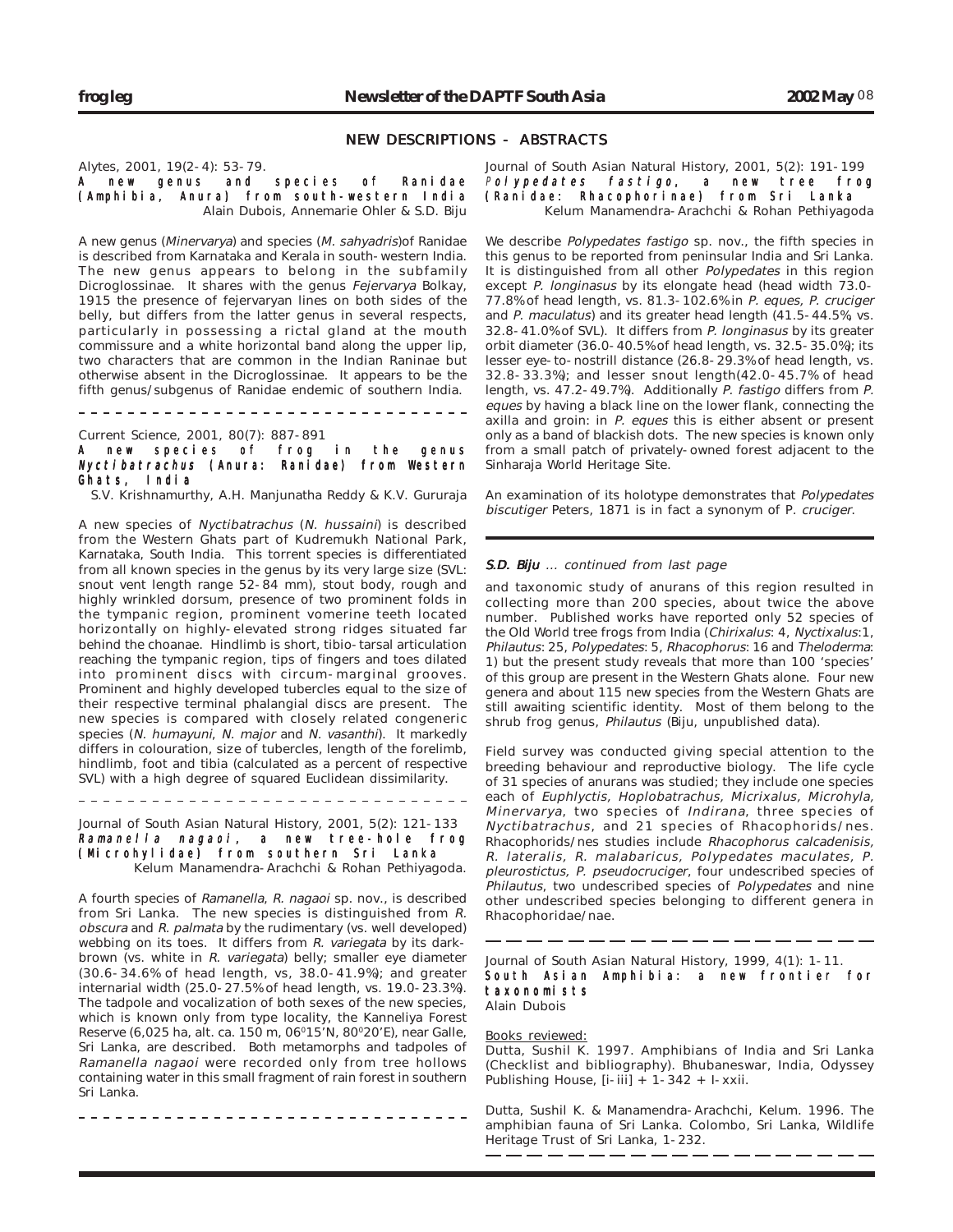# ABSTRACTS FROM THE FOURTH WORLD CONGRESS OF HERPETOLOGY

The Fourth World Congress of Herpetology, a mega-event in the herpetological world, was organised between 2-10 December 2001 at a beautiful beach resort in Bentota, Sri Lanka. Anslem de Silva, the Conference Director, Founder of Amphibian and Reptile Research Organisation of Sri Lanka, had made excellent arrangements. The symposium was affected by a few issues -- lack of expected number of participants (only 209 attended out of the 800 odd expected initially), the aftermath of September 11 and very few South Asian participants due to prohibitive costs. The report of the symposium will be published later. A selection of Abstracts from the symposium, relevant to the South Asian region, is printed here. The symposium will publish the proceedings, which can be ordered from Anslem at a later date.

## Reproduction in captivity of four species of directdeveloping frogs from Sri Lanka (Anura: Ranidae: Rhacophorinae: Pseudophilautus)

Mohomed Bahir1, Madhava Meegaskumbura2, Rohan Pethiyagoda<sup>1</sup>, Kelum Manamendra-Archchi<sup>1</sup> & Christopher S. Schneider<sup>2</sup>

Wildlife Heritage Trust, 95 Cotta Road, Colombo 8, Sri Lanka.

<sup>2</sup> Department of Biology, Boston University, 5 Cummington Street, Boston, Massachusets 02215, USA.

The recent discovery of a remarkable radiation of more than 100 species of direct-developing tree frogs (Ranidae: Rhacophorinae: Pseudophilautus), together with the fact that 19<sup>th</sup> century museum collections together with data from recent surveys suggest that widespread extinctions have occurred, raise new concern for the conservation of Sri Lanka's Amphibia. With more than 100 species, Pseudophilautus dominates the island's anuran fauna. Although these frogs are ubiquitous in Sri Lanka's humid forests, their habitat has been reduced from ca. 15,000km2 to less than 1,000km2 during the past 150 years. Additionally, several species are restricted to fragments of forest <10 km2. As such, further extinctions can be expected unless urgent measures are taken to conserve this unique fauna. Here we report for the first time, (an overview of) reproduction and development in captivity of four species of Sri Lankan direct-developing Pseudophilautus at the Wildlife Heritage Trust's breeding centre at Agarapatana, Sri Lanka (1,650m).

The frogs were all collected from the secondary forest surrounding the breeding centre. Sexes were maintained separately in 75x75x45 cm (wxdxh) glass terrariums provided with approx. 10cm deep soil substrate liberally scattered with leaf litter. Branchlets were provided for them to perch on, and water was sprayed frequently on the substrate so as to keep it palpably damp at all times. The frogs were fed mainly with wild-collected grasshoppers dusted with multivitamin powder. Male advertisement calls intensify with the onset of rains. On such occasions, whenever a gravid female was available, 2-3 males were introduced into her terrarium. On most such occasions, while the male continued to vocalize from its perch, no mating occurred. When mating did occur (N=22 clutches for the 4 species), the procedure was much the same. (a) The gravid female would approach and climb on to the male's perch, sometimes articulating a faint response call; (b) amplexus then takes place, and vocalization ceases; (c) the pair, still in amplexus, descend on to the substrate, where, (d) using her hands, the female excavates a 0.5-3.5cm deep hollow in which the eggs are subsequently deposited; (e) the male then disengages and leaves the female to mix the eggs in the damp soil and then cover them over with a 5-30 mm layer of soil. Stages d-e take 1-3.5hr, while a-e could take upwards of one day.

The transparent eggs were preserved in a 50/50 v/v mixture of 10% formaldehyde and 70% ethanol periodically during development, which took 35-54 days, depending on the species. Fully-formed froglets emerged from the egg, with or without the tail completely re-absorbed. They began to feed on termites once the yolk sac was completely absorbed, 7-9 days after emerging from the egg.

Development in the Sri Lankan species studied differs from that in Eleutherodactylus coqui, the only other endotroph for which there are published data, principally by the forlimbs being subdermal until well after the hindlimbs have emerged (Gosner stage 42 cf. Townsend stage C).

We acknowledge the Department of Wildlife Conservation Sri Lanka for permitting and part-funding of this study. The first author thanks the Durrell Wildlife Conservation Trust for a fellowship in 2000 on endangered species management.

| Table 1. Clutch size and development period for the four<br>species of Pseudophilautus reported in this study |                      |                                                   |                      |                             |  |
|---------------------------------------------------------------------------------------------------------------|----------------------|---------------------------------------------------|----------------------|-----------------------------|--|
| No. of clutches<br>No. of eggs/cluth 9-37<br>Devt. period (days) 39-45                                        | Ps.<br>"tempo"<br>13 | Ps. "gold- Ps.<br>-eye"<br>$47 - 62$<br>$35 - 44$ | "anthro"<br>30<br>54 | Ps.<br>"fergie"<br>91<br>43 |  |

## On the origin of South Asian ranid frogs Franky Bossuyt<sup>1,2</sup> & Michel C. Milinkovitch<sup>2</sup>

<sup>1</sup> Free University of Brussels, VUB, Biology Department, Unit of Ecology & Systematics, Pleinlaan 2, 1050 B-Brussels, Belgium; 2 Free University of Brussels, ULB, Unit of Evolutionary Genetics, Rue Jeener & Brachet 12, B-6041 Gosselies, Belgium.

○○○○○○○○○○○○○○○○○○○○○○○○○○○○○○○○

The Ranidae (Anura, Amphibia), with about 1,000 species, form one of the largest amphibian (meta) families. Within this assemblage, various taxonomic classifications have been proposed and criticized on the basis of multiple phenotypic criteria. Similarly, although most authors agree on a Gondwanan (African) origin of Ranidae, the nature of the dispersal and/or vicariant event that have shaped their subsequent differentiation remains highly debated. Here we report on phylogenetic analyses of about 3kb of mitochondrial and nuclear DNA sequences from multiple lineages of Madagascan and Asian Ranidae. In agreement with several recent molecular studies, our analyses do not support a traditional grouping of ranids (i.e., according to ecomorphs) and reveal a number of convergent adaptive radiations. We demonstrate various occurrences of co-variation between larval and adult traits: i.e., adult and larval stages each evolved sets of characters which are not only convergent between independent lineages, but also allowed both developmental stages to invade the same adaptive zone (Bossuyt & Milinkovitch, 2000). These covariatons, that probably are the byproducts of independent selective pressures on larval and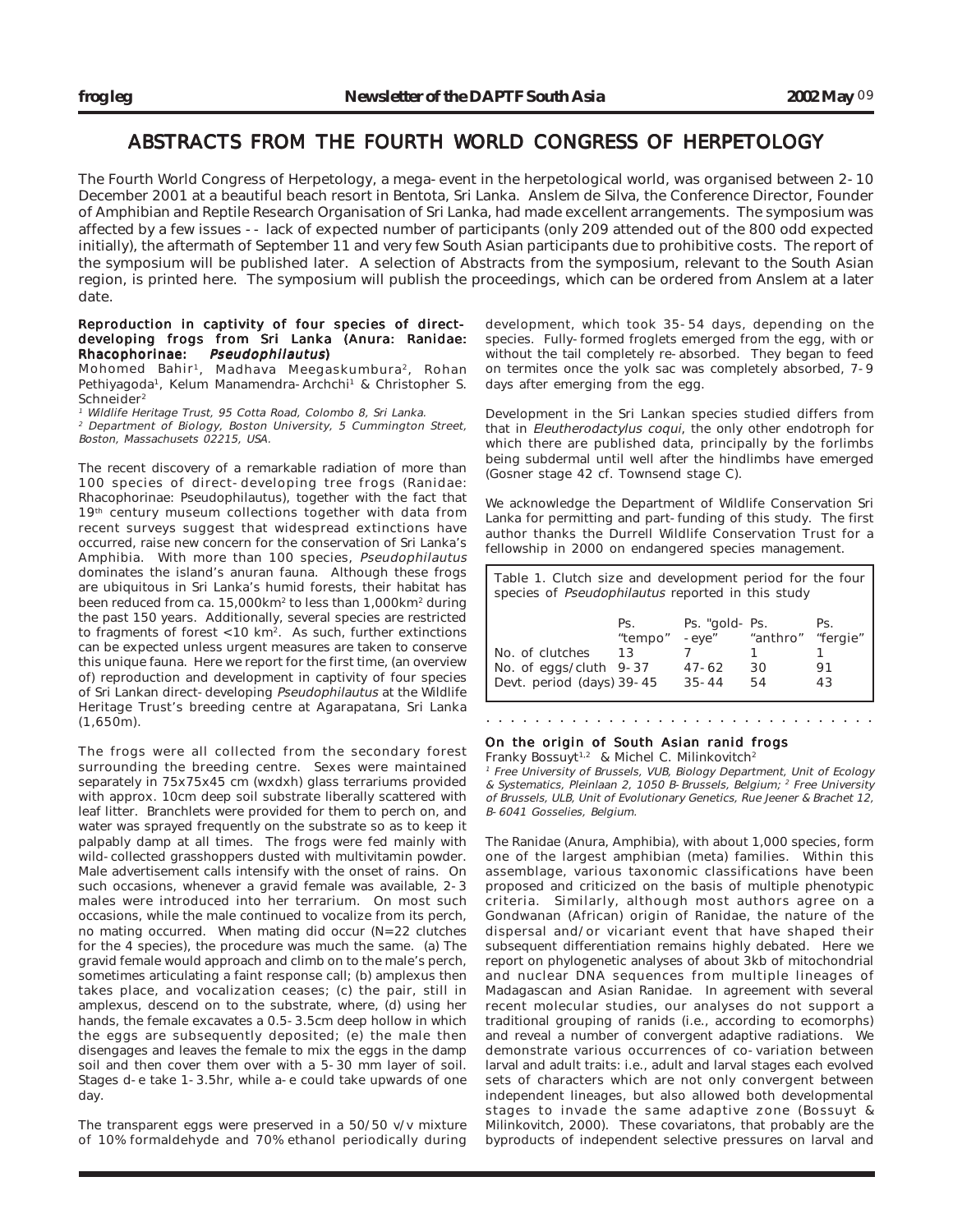adult characters, have strongly misled phylogenetic inference based on morphology. Using a molecular-clock independent approach for inferring dating information from molecular phylogenies, we also estimated divergence times of the major nodes in our phylogeny. These analyses indicate that multiple lineages of ranids originated on drifting India and survived Deccan Traps volcanism across the KT boundary (65 mya) on this subcontinent. The collision between the Indian and Eurasian plates was followed by out-of-India dispersal of three ranid lineages (Dicroglossinae, Rhacophorinae, Raninae) whereas three other lineages (Micrixalus, Indirana, Nyctibatrachus) probably never dispersed successfully out of the subcontinent and represent the current higher taxonomic level endemics of the Western Ghats of India (Bossuyt & Milinkovitch, 2001). The observation that the above mentioned subfamilies not endemic to India currently present a peak of biodiversity in the Oriental realm is compatible with India being the center of dispersal from which they colonized other parts of the world.

Bossuyt, F. & M.C. Milinkovitch (2000). Convergent adaptive radiations in Madagascan and Asian ranid frogs reveal co-variation between larval and adult traits. Proceedings of the National Academy of Science USA 97(12): 6585-6590

Bossuyt, F. & M.C. Milinkovitch (2001). Amphibians as indicators of early tertiary "out-of-India" dispersal of vertebrates. Science 292: 93-95.

# Northeast India is one of the biodiversity hotspot conservation sites of the world

○○○○○○○○○○○○○○○○○○○○○○○○○○○○○○○○

S.K. Chanda

Zoological Survey of India, 27, J.L. Nehru Road, Kolkata 700016, India.

An attempt has been made to evaluate the amphibian fauna of this region. A total of 72 species so far been reported from all the states of northeastern India viz. (Assam, Meghalaya, Arunachal Pradesh, Manipur, Mizoram, Nagaland & Tripura) of which 28 species are known only from the original record. After Boulenger (1890) practically no comprehensive work has been carried out on the amphibian fauna of this region, except a number of stray papers. However, Chanda (1994) has published a detailed account of 54 species known from this region. In the present study attempt has been made to make an up-to-date account of the species so far known from different areas of northeastern India.

#### ○○○○○○○○○○○○○○○○○○○○○○○○○○○○○○○○

#### A preliminary report on the amphibians found in Batticaloa, east coast of Sri Lanka

Meena Dharmaretnam and Vijitha Meiyalaghan Department of Zoology, Eastern University, Chenkalady.

Batticaloa (07°43'N, 81°42'E) is one of the site sampled under the survey conducted by the Wildlife Heritage Trust. They have reported three species belonging to Ranidae. We report here species belonging to Microhylidae, Rachophoridae, Bufonidae as well as Ranidae collected from Batticaloa. Species of Microhylidae are distributed near wetlands (lagoons and marshy areas). Ramanella variegata naturally found in rough barks of trees has found new habitats in cisterns and sink overflow holes in houses near marshy areas. They reproduce in the cisterns and sink overflow holes in houses near marshy areas. They reproduce in the cisterns and forage outside nocturnally. Species of Rhacophoridae are widely distributed in Batticaloa District in damp domestic sites. Species belonging to Ranidae are common in the freshwater streams and paddy fields in the westside of the Batticaloa Lagoon.

○○○○○○○○○○○○○○○○○○○○○○○○○○○○○○○○

#### Estimating extinction risk in amphibians: models versus reality in Crested Newt populations (Triturus  $cristatus$

Richard A. Griffiths and Clair Williams

The Durrell Institute of Conservation and Ecology, University of Kent, Canterbury, Kent, CT2 7NS, UK.

Population Viability Analysis (PVA) provides a tool for assessing the risk of extinction in threatened species, but has rarely been applied to amphibian populations. This may be because reliable demographic and environmental data are difficult to obtain for many amphibian species, and this makes the construction of meaningful predictive models problematical. We used existing life history data on the population biology of the Crested Newt (Triturus cristatus) to construct stochastic models of extinction risk in metapopulations suffering from various degrees of habitat fragmentation. We compared the predictions of these models to population persistence observed in the field. The models predicted that isolated populations have a high extinction risk. Although the extinction risk declines with increasing population size, even relatively large populations are more likely than not to go extinct over a 50 year period if they remain isolated. The risk of extinction is reduced in large metapopulations with low dispersal between patches, and in small metapopulations with high dispersal between patches. Out of 51 ponds surveyed in a fragmented landscape in Kent, 13 supported great Crested Newts. These 13 ponds were clustered into three groups, comprising four, three and six populations respectively. Multiple logistic regression showed that the presence or absence of Crested Newts was explained by a combination of habitat and isolation variables. Consequently, some ponds within the system have suitable aquatic and terrestrial habitat for supporting Crested Newt populations but are unable to do so because they are isolated. Field observations therefore confirm the predictions of the models that isolated populations have a low viability. Habitat management therefore needs to be combined with landscape management if viable populations of Crested Newts are to be maintained.

○○○○○○○○○○○○○○○○○○○○○○○○○○○○○○○○

## Amphibian conservation: ecological characteristics and scientific globalisation

Jean-Marc Hero and Luke Shoo

Endangered Frog Research Centre, School of Environment and Applied Sciences, Griffith University, PMB 50 Gold Coast Mail Centre, QLD 9726 Australia.

Amphibian diversity and their threats are not uniformly distributed over latitudinal and altitudinal gradients. Biodiversity is concentrated in developing tropical countries, where loss of habitat through large-scale deforestation and anthropogenic development projects (ie. dam construction projects) are continuing at a rapid rate, particularly at low altitudes. These threats are compounded by unexplained declines recorded in high altitude populations where no direct anthropogenic impacts are evident. These declines have been associated with changing weather patterns, increased UV radiation and emerging diseases however there is no compelling explanation to date.

Conservation priorities on a regional scale should also consider the ecological characteristics of amphibians that may influence their survival. These include:

1. Altitudinal gradients of amphibian species diversity. We examined the altitudinal distribution of amphibians (see figure below) and found species richness is highest between 0 and 1,000m altitude. Deforestation rates in the remaining lowland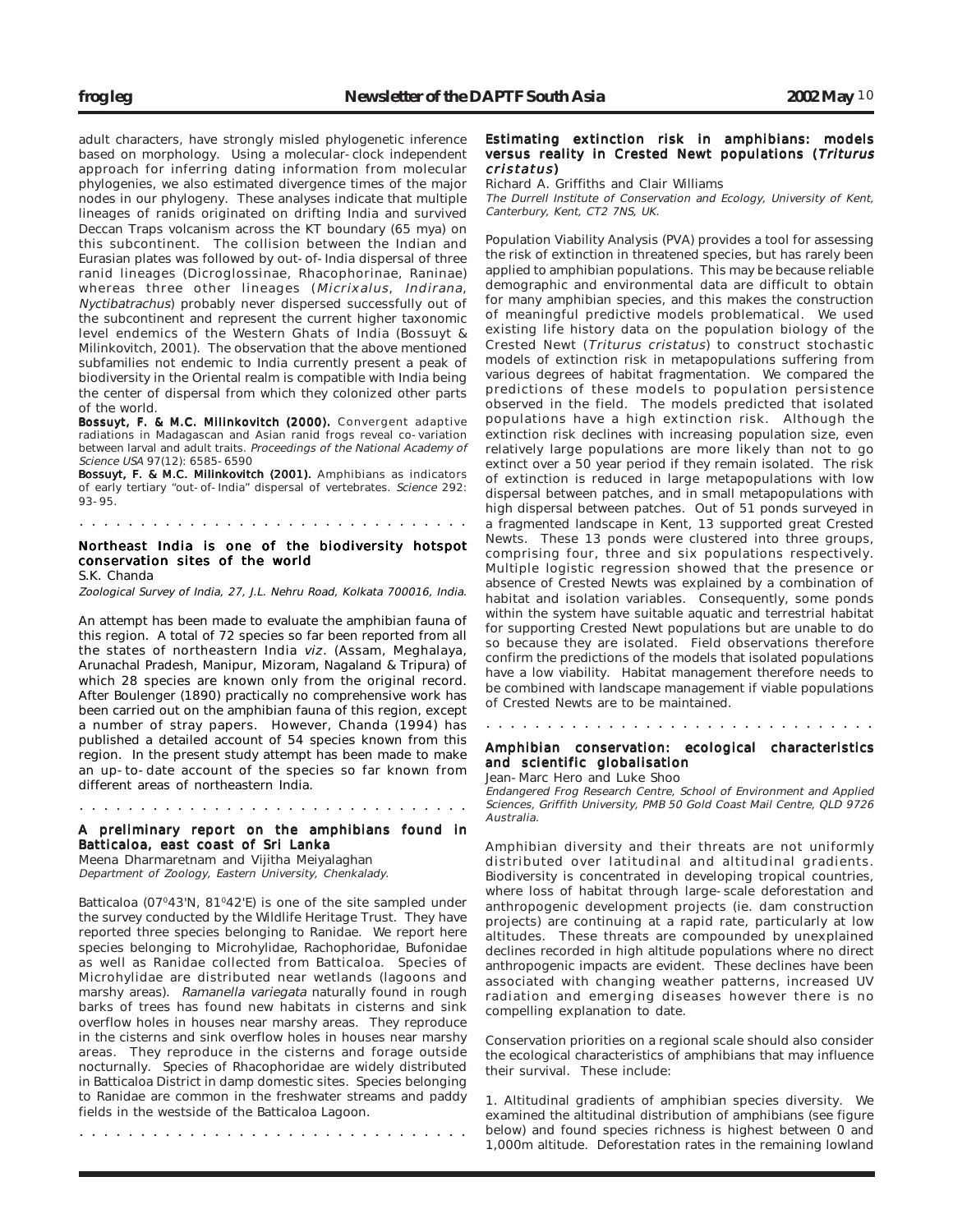forests are higher than in montane regions severely threatening areas that contain the highest species richness.

2. Habitat Specialisation: threatened species are usually associated with specific vegetation types that are geographically restricted (eg. rainforest and coastal health communities). These species are often vulnerable to extinction due to loss of habitat and/or their restricted geographic range.

3. Breeding Habitat Specialisation: threatened amphibians breed in ephemeral ponds/wetlands, upland stream habitats or montane habitats (eg. alpine health) that are restricted in distribution.

4. Stream dwelling amphibians are directly influenced by activities in the upper catchment.

5. Unexplained declines in Australia, Spain and the Americas have been associated with low fecundity, stream-breeding amphibians and most reported from high altitude populations.

Combining these approaches, amphibian biologists should focus on (1) preserving remaining mid-low altitude (<1,000m asl) habitats, (2) identify and protect species associated with rare vegetation communities, (3) identify and protect species associated with restricted breeding habitats (eg. small isolated ephemeral ponds and wetlands), (4) plan for integrated catchment management ensuring the long-term protection of catchment integrity, riparian zones and connectivity of habitat fragments, and (5) monitoring low fecundity streambreeding amphibians at high altitudes to detect population declines.

Scientific Globalisation. To date amphibian research has concentrated in developed countries with relatively low biodiversity, where large-scale habitat loss has occurred and only small protected areas remain (eg. USA, Australia, Europe). In contrast little research is executed in developing countries in tropical regions which contain the bulk of amphibian diversity. Scientific Globalisation is urgently required to address the lack of resources and scientific training in these countries. Herpetologists in developed countries should collaborate with colleagues in developing countries to provide resources and train future scientists.

#### ○○○○○○○○○○○○○○○○○○○○○○○○○○○○○○○○

#### Amphibian declines: preventing the loss of species and population genetic diversity using cryobiology Michael Mahony, John Clulow & Robert Browne

School of Biological and Chemical Sciences, The University of New Castle of New Castle, New Castle, New South Wales, Australia.

It is now generally accepted that there has been a major decline in amphibians in certain parts of the world over the last two decades. This decline has been particularly evident in Australia and parts of Central America. In Australia up to nine species may have become extinct, including the unique gastric brooding frogs in which larvae underwent development in the female parents stomach. As many as 20 more Australian species show signs of decline and regional disappearances. Although the causes of the decline are still poorly understood, a pathogenic Chytrid fungus is implicated in the decline of many species. Other suggested causes include various types of pollution, increased UV-B radiation associated with thinning of the ozone layer and linkage with climate change. What has been most disturbing is the loss of species from areas of pristine habitat. While it is recognized that understanding the causal mechanisms is desirable to mitigating adverse effects, some of the major postulated causes, if confirmed, are beyond short-term solutions. Irrespective of the causes, there are no clear actions which may be undertaken in the field to halt or reverse species declines.

In the face of the inevitable further loss of species and populations a pro-active program of risk assessment and implementation of contingency strategies is required. Consequently, a strong case can be made for the application of assisted reproductive technologies (ART), including the use of amphibian sperm cryopreservation, to conserve amphibian biological and genetic diversity. To optimize the benefits, amphibian ART would be applied to the management of small captive and wild populations and to the retrievable cryopreservation of amphibian cells (whether germ or somatic cells) which can generate functional organisms with full reproductive capacity. Ideally, as insurance against sudden population/species collapse there should be representative collections in frozen genome banks of all threatened/ declining species and populations.

Amphibian Embryo Cryopreservation: The ideal method of cryopreserving amphibians would be as embryos. Retrieving frozen embryos, would in most cases involve thawing the zygote or embryo and resuming growth and development. However, to our knowledge, there are no published studies of attempts to cryopreserve amphibian embryos, and there are technical reasons to believe the direct cryopreservation of ova, zygotes or whole early embryos may not be achieved in the near future. Attempts to cryopreserve fish embryos (which have similar large, yolky ova to amphibians) have proven unsuccessful after many years of research. Results from our laboratory of a variety of experiments on amphibian eggs, zygotes and embryos support this view.

Sperm Collection and Cryopreservation: Although the number of studies is small, there are now published studies to indicate the general feasibility of cryopreserving amphibian sperm with successful recovery of motility and fertilizing capacity. There are two major problems, which have to be overcome for amphibian sperm cryopreservation to be viable. First, a protocol is required for successfully freezing and thawing sperm. Second, a method of collection of sperm that does not involve killing the males. We have established a successful protocol for freezing amphibian sperm. The key features are the use of slow cooling rates (1°C/min to -8°C, then  $3-5$ °C/ min to  $-80^{\circ}$ C), high concentrations of cryoprotectants i.e., DMSO or glycerol (15-20% v/v), and replacement of electrolytes with sugars (e.g., sucrose) to maintain a high diluent osmolality. Rapid cooling and low osmolality was found to be highly detrimental to sperm survival. This protocol works well on Bufo marinus and a range of Australian tree frogs.

(Hylidae) and to a lesser extent on ground frogs (Myobatrachidae). It is possible to collect and preserve amphibian sperm without killing the male, by the use of gonadotropins to induce spermiation. Using this approach we have achieved recovery of motility from several species.

Future uses of cryopreserved sperm: Because it is not possible to currently cryopreserve ova and embryos, this raises the question as to what useful contribution sperm cryopreservation on its own may make. One manipulation of the reproductive process, which is possible in the lower, but not in higher vertebrates, is androgenesis. This process, already shown to be successful in a number of fish species and one urodele, involves the fertilization of an enucleated donor egg. The resulting zygote is haploid, but is converted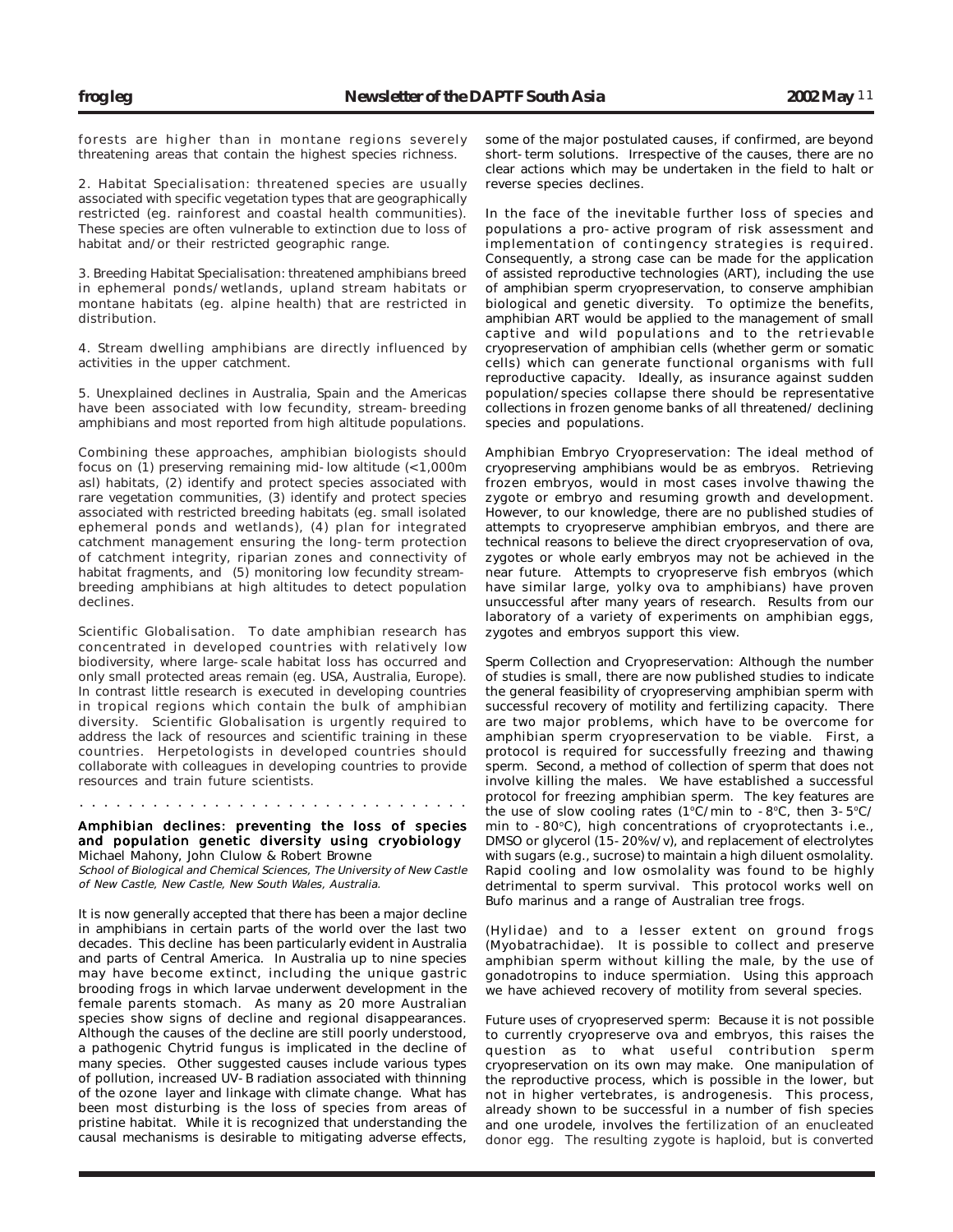to a diploid, either by various shock treatments, or introduction of a second sperm. One future direction of research would be to determine whether it is possible to use frozen sperm from one amphibian species to fertilize enucleated eggs from a sibling species. Such an approach, if successful, would allow species that have become extinct in the wild to be regenerated from frozen sperm only.

## Discovery of a remarkable radiation of direct developing frogs in Sri Lanka ○○○○○○○○○○○○○○○○○○○○○○○○○○○○○○○○

Madhava Meegaskumbura<sup>1</sup>, Rohan Pethiyagoda<sup>2</sup>, Kelum Manamendra-Arachchi<sup>2</sup>, Franky Bossuyt<sup>3</sup> & Christopher S. Schneider<sup>1</sup>

<sup>1</sup> Department of Biology, Boston University, 5 Cummington Street, Boston, Mass. 02215, USA.

2 Wildlife Heritage Trust, 95 Cotta Road, Colombo 8, Sri Lanka.

<sup>3</sup> Unit of Evolutionary Genetics, Institute of Molecular Biology and Medicine, Free University of Brussels, CP300 Rue Jeener & Brachet, 12, B-6041 Gosselies, Belgium.

With about 40 species recognized, the anuran fauna of Sri Lanka was, by the late 1980s, considered well known. A systematic exploration of the island begun in 1993 however, brought to light a large number of additional species. Here we report on the Ranidae - Rhacophorinae, which are represented on the island by a radiation of more than 100 species, most of them discovered through this study.

We compared sequences of c. 380 bp and c. 550 bp of mtDNA from parts of the 125 and 16S rRNA genes respectively for the 38 species of Sri Lankan rhacophorines from which viable tissue was obtained, with those of Indian and Southeast Asian rhacophorines. Phylogenetic inference was done by the Maximum Likelihood method using HKY85+ G+I substitution model with alpha shape parameter 0.53 and TS:  $TV = 3:4$  and observed nucleotide frequencies. Material from all putative Asian rhacophorine genera was used for comparison: Philautus, Chirixalus, Rhacophorus, Chiromantis, Polypedates,<br>Theloderma and Buergeria. The African ranids Theloderma and Buergeria. Aglyptodactylus, Mantidactylus, Mantella and Boophis were used as an outgroup to root the phylogenetic tree. Although four genera, all of which derive their identity from Southeast Asian type species, were hitherto recognised in Sri Lanka (Philautus, Rhacophorus, Theloderma and Polypedates) we find that all Sri Lankan rhacophorines belong to just two well-defined lineages: a foam-nesting genus of five species we assign to Polypedates, and a highly speciose, clearly monophyletic (bootstrap 99) radiation of terrestrial direct-developing species. The genus-name Pseudophilautus (Laurent, 1943) is available for the latter. We suspect that terrestrial direct development was the 'key evolutionary innovation' that led to this remarkable radiation of Pseudophilautus. It appears that direct-developing species have the potential to undergo rapid adaptive radiation in part through being independent of aquatic habitats, permitting their dispersal throughout the available expanse of humid-forest. The remarkable South and Central American radiation of the leptodactylid genus Eleutherodatylus too, may have had such a genesis. While two of the three Indian species of Pseudophilautus, P. charius and P. signatus, represent a sister group of the Sri Lankan clade, P. wynaadensis is nested firmly within it. This suggests dispersion has occurred both ways between southern India and Sri Lanka during the frequent connections that existed between the land masses until ca. 9,000 years BP. While dramatic declines in amphibian populations have been reported throughout the world, and several extinctions have occurred also in Sri Lanka during the past two centuries (probably because of habitat loss), we have failed to note any stresses on the population of Sri Lankan

anurans, leading us to question whether direct-developers may be less at risk from the DAP syndrome than species dependent on aquatic habitats for larval development. We acknowledge the Department of Wildlife Conservation Sri Lanka forpermitting and part-funding of this study.

#### ○○○○○○○○○○○○○○○○○○○○○○○○○○○○○○○○

#### Caecilian diversity in India with special reference to Western Ghats

#### M.S. Ravichandran

Southern Regional Station, Zoological Survey of India, 100, Santhome High Road, Chennai 600 028, India

The audit of Caecilian biodiversity is far from a reality today. 21 species of Caecilians under 4 genera and 3 families so far known from India represents 13.65% of the 154 species of the group reported globally. As is known, Caecilians occur in moist tropics at lower and higher altitudes. Their sub-terranean habits lead one to believe that they are very rare. The taxonomy, phylogeny, ecology and biology of Indian Gymnophiona have a busy future. The species known today may be only a final total. We hardly know anything about the genetic diversity of this group.

On the 21 species of Cacilians under 4 genera recorded from India, 20 species and 3 genera are Indian endemics. 13 of these endemic species are confirmed to the Western Ghats, one of the 25 hot spots of the world. The majority of these species are restricted in their distribution to the Kerala part of Southern Western Ghats.

Distributional variations, relative abundance and ecological observations on the group and reasons necessitating their further explorations in India and Sri Lanka to assess their species diversity and relative abundance and to ensure their conservation are discussed. Further, emphasis is laid on the protection of their habitats and to asscertain the probable use of Caecilians as indicators of environmental quality.

○○○○○○○○○○○○○○○○○○○○○○○○○○○○○○○○

#### Looking at the burning issues of the endangered salamanders of the Himalayas, India Debjani Roy

Institute of Self Organising System and Biophysics, North Eastern Hill University, Shillong 793 022, India

The Himalayan newt Tylototriton verrucosus is the only member of the tailed amphibian in the Indian subcontinent. It is listed under the endangered category of the Indian Wildlife (Protection) Act of 1972. It has been reported from the high altitudes and cold climate of the Himalayan region. Inspite of being reported as early as 1907 from the Indian subcontinent there is very little in-depth and long term study from India. Most of the publications for the Indian species are confined only their distribution and patchy descriptions of their breeding pattern. Thus looking at the present status of the animals under the endangered species listed in the IUCN Red Data Book and the meager amount of information about the animal, an in-depth study of their habitat, ecology, population structure, breeding and behavioural biology was started from June 1998 with permission from the Chief Wildlife Warden of the state of West Bengal. For any in-depth study it is essential to have a clear picture about their distribution and number. Intensivesurvey was carried out in the Darjeeling district of West Bengal. Marshes, ponds, pools, shallow ditches and slow moving streams were searched during the warm ummer months, when the animals emerge from hiberanation and begin to arrive in their breeding habitat. 23 habitats in the Darjeeling district were selected after the pilot survey of June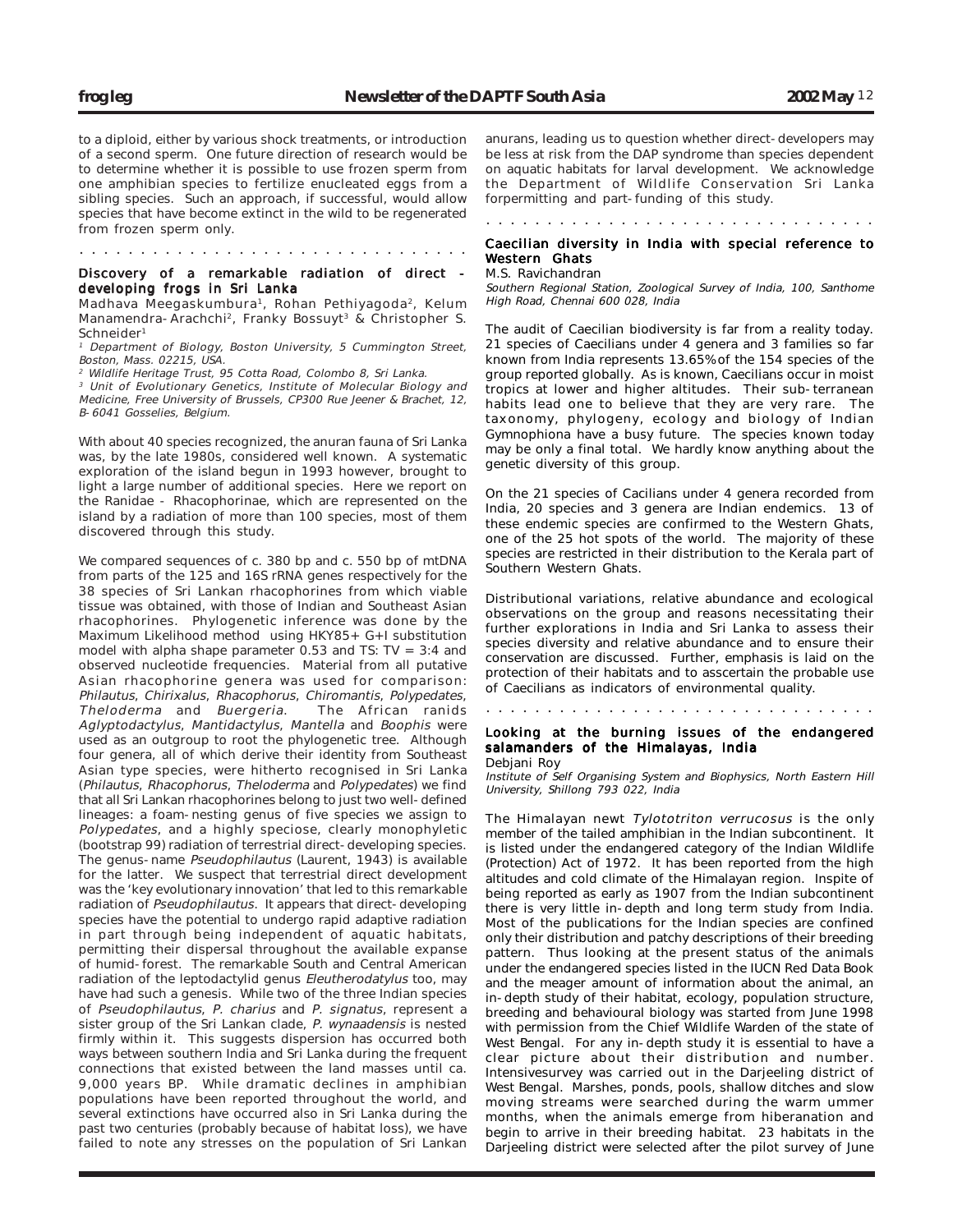1998. The survey was done by hand catching of adult animals and netting for juveniles. Once the habitats were selected, intensive survey was done during the summer months of 1999 and 2000. The habitat structure and number of animals present in each of the 23 habitats were recorded. To study the arrival and departure of the animals for breeding, ponds at Debrepani and Dungdungia were surveyed every week during breeding season. The survey records of 1999 and 2000 raises a very pertinent question - If the Indian salamanders were endangered, then how could alone in the Darjeeling district so many habitats with large number of animals identified? The field observations of the 2-year study clearly indicate that although the animals are known to be endangered but in reality it may not be endangered. Paradoxically the present endangered status does not encourage field or laboratory studies, resulting in little information about the biology of the Indian species. Being confined to cold climate and hilly terrain, the animals have long hibernation period with short active breeding period. Their limited duration of active and brief visibility, adds on to the belief that the animals are declining in number. At times this belief have led to the animals coining the name "Living Fossil". In neighbouring Nepal where the animals are also found in the Himalayan terrain have different colour morphs. These colour morphs have now been separated into distinct species. The Darjeeling district lying next to Nepal also shows such colour morphs. Would these then belong to the same species or different remains to be studied? Although the present observations are only for 2 years and that too confined to the Darjeeling district but it leads to very serious thoughts and will force the world herpetologists to take stock of the situation, review the present endangered status and formulate action plans for the Indian Tylototriton verrucosus.

#### Effect of sex steroids on gonadal differentiation and sex reversal in the frog, Rana curtipes

○○○○○○○○○○○○○○○○○○○○○○○○○○○○○○○○

S.K. Saidapur, N.P. Gramapurohit and B.A. Shanbhag Department of Zoology, Karnatak University, Dharwad 580 003

Rana curtipes is a bicoloured frog species that is endemic to Western ghats. It breeds in the streams of Western Ghats in which gonadal differentiation is of semidifferentiated type. In the present study we report the effect of sex steroids (T and E2) on gondal sex reversal and therefore sex ratio at metamorphosis in this frog. Tadpoles were treated with different doses of T and E2 during different stages of larval development for various time periods. The results indicate a dose dependent fashion of effect of these sex steroids on gonadal sex differentiation. Treatment of tadpoles with T and E2 at a dose of 50/L from stage 24-26 (before ovarian differentiation) and between stages 29-32 (before testicular differentiation) had no effect on sex reversal. But, the treatment with T and E2 at a dose of 50 /L from stage 25-45 (a stage prior to gonadal sex differentiation till metamorphosis) resulted in a significant deviation in the percentages of males to females at metamorphosis. Present investigation thus reveal the ability of sex steroids to transform the gonads in R. curtipes and that this effect results from the treatment of tadpoles from stage 25-45 but not during only stage of ovary and testis differentiation.

Your contribution of articles, write-up, reports, project summary, abstracts etc for the next issue of FROG LEG (August 2002) is solicited. Write for amphibian conservation, studies and research in South Asia. You don't write, amphibians suffer!

○○○○○○○○○○○○○○○○○○○○○○○○○○○○○○○○

A comparison of amphibian diversity in Kandyan home garden agro-ecosystems of central Sri Lanka Ruchira Somaweera<sup>1</sup> & Kanishka Ukuwela<sup>2</sup>

<sup>1</sup> 43 C. George E. De Silva Mw, Kandy, Sri Lanka.

<sup>2</sup> No.500 VC, Ampitiya, Kandy, Sri Lanka.

Kandyan home gardens constitute an agro-ecosystem type that is unique to Central Sri Lanka. These home gardens consist of mixed vegetation types that are beneficial to humans, either as food or as timber. The vegetation exhibits vertical stratification, and affords adequate cover to the soil, preventing soil erosion. Most of these home gardens are contiguous with rice fields, which are a man-made temporary wetland ecosystem. The mixture of vegetation in Kandyan home gardens has contributed to a rich faunal diversity. The present study was intended to compare amphibian diversity associated with five Kandyan home gardens located at Ampitiya (500m a.s.l), in the Kandy District, which differed in cropping patterns, surrounding landscape and vegetation types. The survey extended from March to August 1999, covering a period of six months. Visual Encounter Studies [VES] were made by random visits during the study period, from 10.00 am to 01.00 pm in day time and during 6.30 pm to 7.30 pm in the evening at all 5 sites. Amphibians were documented in 50m<sup>2</sup> plots, placed in random locations of each home garden. A total of 20 plots were surveyed in each site, during the study period. The status of five environmental and anthropogenic variables (vegetation, micro-habitats, surrounding land-use, disturbance and agrochemical usage) associated with each home garden was assessed qualitatively. The data gathered was analyzed using ecological diversity indices.

Table 1. Species composition and relative abundance of amphibians associated with Kandyan Home Gardens

| <b>Species</b>                      | Relative Abundance (%) |
|-------------------------------------|------------------------|
| Bufo melanostictus                  | 27.7                   |
| Ramanella obscura                   | 03.6                   |
| Limnonectes limnocharis             | 21.9                   |
| Limnoectes corrugatus               | 05.1                   |
| Hoplobatrachus crassus              | 0.72                   |
| Euphlyctis cyanophylctis            | 09.5                   |
| Philutus hypomelas E,T              | 0.72                   |
| Philautus leucorhinus <sup>E</sup>  | 01.5                   |
| Philautus variabilis                | 12.4                   |
| Polypedatus cruciger $E, T$         | 8.02                   |
| Philutus (Kirtixalus) fergusonianus | $E, T$ 05.8            |
| Ichthyophis glutinosus $E,T$        | 03.0                   |

A total of 12 species of amphibians, belonging to 4 families were recorded from the kandyan home gardens surveyed (Table 1), and these represent approximately 20% of the amphibian species in Sri Lanka. The total included 7 endemic species, all of which are considered as nationally threatened. The Common House Toad - Bufo melanostictus was the most common species, followed by the Common Paddy Field Frog - Limnonectes limnocharis. Of the 5 home gardens surveyed, the one that exhibited the highest amphibian diversity had the highest vegetation composition and coverage, and lowest human related disturbance. Conversely, the home garden that showed the lowest amphibian diversity was poor in vegetation composition and coverage, had a high level of disturbance and also had a high level of agro-chemical inputs. This study enabled to document the variation of amphibian diversity associated with a man-made agro-ecosystem, and also understand the underlying causes for such variations.

○○○○○○○○○○○○○○○○○○○○○○○○○○○○○○○○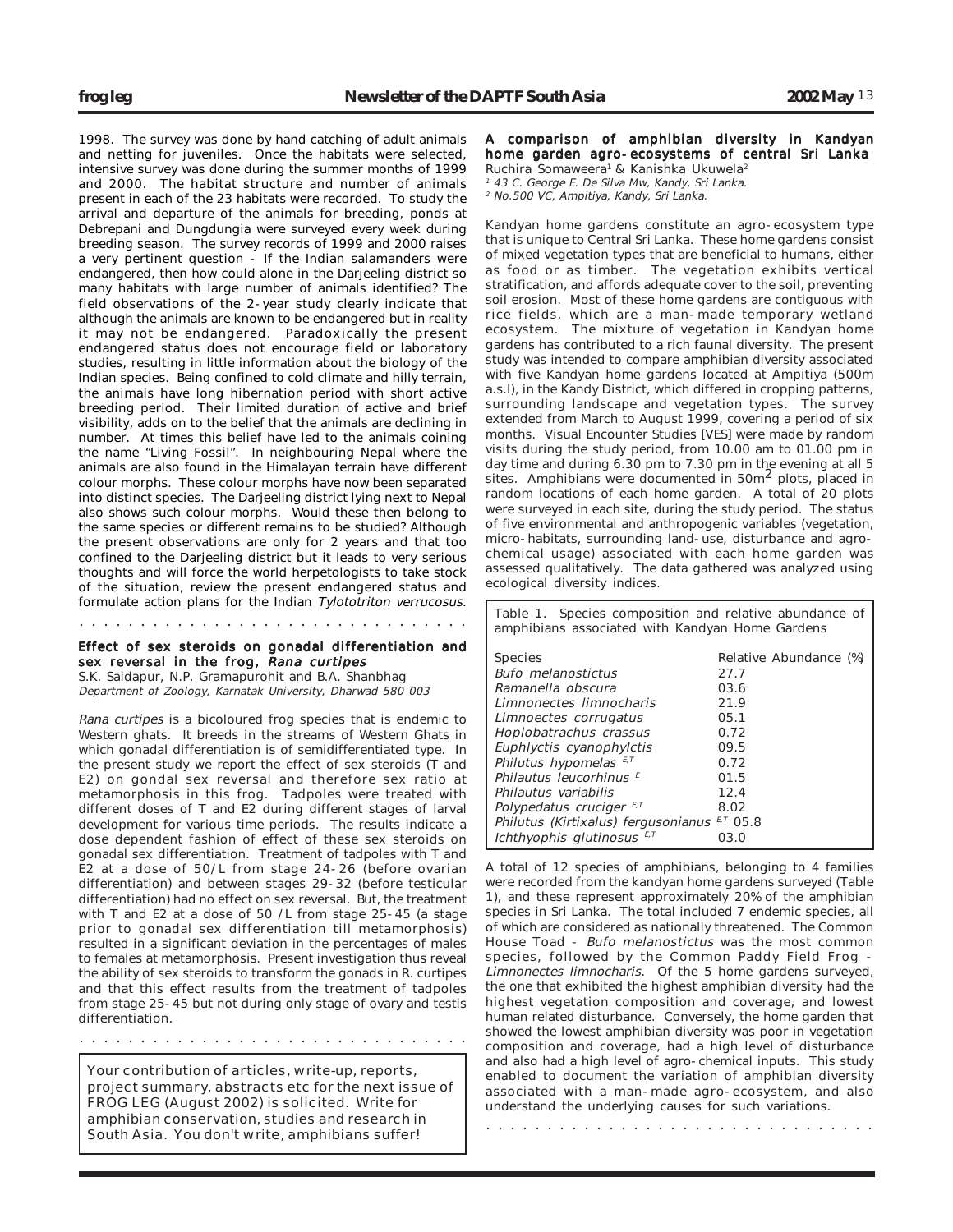## The evolution of courtship in salamanders of the Tylototritone/Echinotriton group

Max Sparreboom<sup>1</sup>, Feng Xie<sup>2</sup> & Liang Fei<sup>2</sup>

<sup>1</sup> Van Neckstraat 99, 2597 SC Den Haag, The Netherlands <sup>2</sup> Chengdu Inst. of Biology, P.B. 416, Chengdu 610041, Sichuan, China

In the majority of urodeles fertilisation is internal but sperm transfer is indirect, via a spermatophore which is deposited near the female. Courtship in salamandrid salamanders involves mating behaviours in which the male actively captures the female on its ventral surface (Mertensiella, Salamandra, Chioglossa, Pleurodeles, and Tylototriton), dorsal surface (Notophthalmus and Taricha) or tail (Euproctus). Capture of the female by the male is absent in other genera (Triturus, Cynops, Paramesotriton, Neurergus, Pachytriton), and absence of capture is considered the ancestral condition for Salamandrids. How these various behaviours have evolved is under debate, but the discussion is hampered by incomplete or absent ethograms for salamandrina, Tylototriton and Echinotriton. Our project focuses on the reproductive biology and sexual behaviour of species of the Tylototriton/ Echinotriton group. The poster presents a number of characteristic behaviour patterns in the courtship of Tylototriton and Echinotriton.

Courtship in Tylototriton probably shows both inter-and intraspecific variation. In T. verrucosus, for instance, ventral amplexus has been described, but also tail-fanning and spermatophore transfer without preceding capture of the female. Courtship and mating may take place in water (T. verrucosus, T. Kweichowensis, T. taliangensis) or also on land (T. shanjing). Eggs may be laid in water or also on land.

The courtship of Echinotriton takes place entirely on land. The courting pair moves round in circles, as is known in Tylototriton species, but at a much slower pace. During this manoeuvre the animals align their bodies in such a way that the female is led over the spermatophore. The male marks a trail by secreting a mucous substance from his cloaca. This thread of mucus probably serves the female as an orientation towards the spermatophore and may be an adaptation to mating in absolute darkness.

Provisional data suggest that in the Tylototriton/ Enchinotriton group, the courtship mode of ventral amplexus is a plastic behaviour pattern, limited to mating in water, whereas the absence of amplexus is related to mating on land. Further observations in the natural habitat and systematic, experimental study of courtship behaviour should provide detailed ethograms, which are needed to compare the behavioural repertoies of a larger group of taxa, and interpret the differences in a phylogenetic context.

## Observations on the larval biology and life history of the ranid frog Nannophrys ceylonensis

○○○○○○○○○○○○○○○○○○○○○○○○○○○○○○○○

D.D. Wickramasinghe<sup>1</sup>, R.J. Wassersug<sup>2</sup> & S.W. Kotagama<sup>1</sup> <sup>1</sup> Department of Zoology, University of Colombo, Sri Lanka <sup>2</sup> Department of Anatomy and Neurobiology, Dalhousie University, Canada.

Nannophrys ceylonensis is an endemic and threatened ranid frog species in Sri Lanka. The genus is unique to Sri Lanka in having semi-terrestrial tadpoles, which were first described and illustrated by Kirtisinghe (1958). Additional details were published by Clarke (1983), based solely on preserved tadpoles.

Nannophrys is found in several restricted locations in the lowland wet zone of Sri Lanka. Adults and tadpoles are found in similar habitats, i.e., on wet rock surfaces. Both Kirtisinghe and Clarke have identified adaptations of the tadpoles to semiterrestrial life. These include a reduced tail fin, absence of spiracular and anal tubes, ventral mouth disc, mandibles that are laterally compressed to form a beak-like structure and stout hind limbs. Little, however, is known about the oviposition, egg and nest characteristics of anurans with semi-terrestrial tadpoles, including Nannophrys.

Here we present some preliminary observations of the life history of Nannophrys ceylonensis and compare those with the sympatric ranid Limnonectes kirtisinghei, which has a typical pond dwelling tadpole.

Larvae were collected from either exposed rock surfaces in streams or rock surfaces along road cuts. Two populations were observed in Labugama (150 m altitude), one in bodinagala (60 m) and one in Kithulgala (150 m) during December 2000- June 2001. Upon capture, the snout-vent length (SVL) and tail length (TL) of the tadpoles were measured, and the tadpoles were staged according to Gosner (1960). To determine an approximate growth pattern in wild populations, at least ten individuals from each location were measured at each stage. Following measurement, the tadpoles were released.

Moist rock surfaces, from water flow or seepage, were checked weekly for the presence of egg masses. When eggs were found, they were removed carefully and their diameter was measured.

We found a total of eight clutches. Two of these clutches were in deep crevices and could not be accessed. Mean clutch size was 26.3 with a range of 17-57. Mean egg diameter per clutch ranged from 4.5-5.0 mm. Five of the six clutches were guarded by a female. One female laid three clutches, over nine weeks, producing smaller eggs each time. Males were also occasionally found near eggs. Temperature and relative humidity at the sites varied between 27-30 C and 77-84% respectively.

Part of each clutch was removed and transported to the laboratory. The eggs were pigmented and surrounded by a gelatin-like covering (mean thickness of covering, 1.1 +-0.1 mm). In the lab, the larvae hatched at stage 21 with external gills. The mean SVL and TL of hatchlings was 3.7 +- 0.2 mm and  $6.8 + -0.3$  mm respectively.

For the tadpoles measured in the field, SVL and TL data were compared using ANOVA to see whether there were differences in size between the wild populations. There was no significant difference in growth of tadpoles among the four field population (SVL and TL, P>0.05). Since we could not maintain natural food and temperature regimes for larvae raised in the laboratory, they were not compared with the wild populations in the statistical analysis.

However, the pattern of growth was similar in the wild populations and in the lab population. The greatest increase in SVL and TL was observed at stages 40 and 25-26 respectively. The absorption of the tail began between stages 38-40. We have observed some differences in growth compared to Limnonectes kirtisinghei larvae, which hatch at stage 15. The greatest increase in the SVL to L. kirtisinghei tadpoles was observed at stages 29-30 and in the TL it was at stages 27-28 (Wickramasinghe et al., 2001). The Longest tail length was achieved at stage 40. Reabsorption of the tail began at stages 40-41. In Limnonectes, the tail: body ratio increased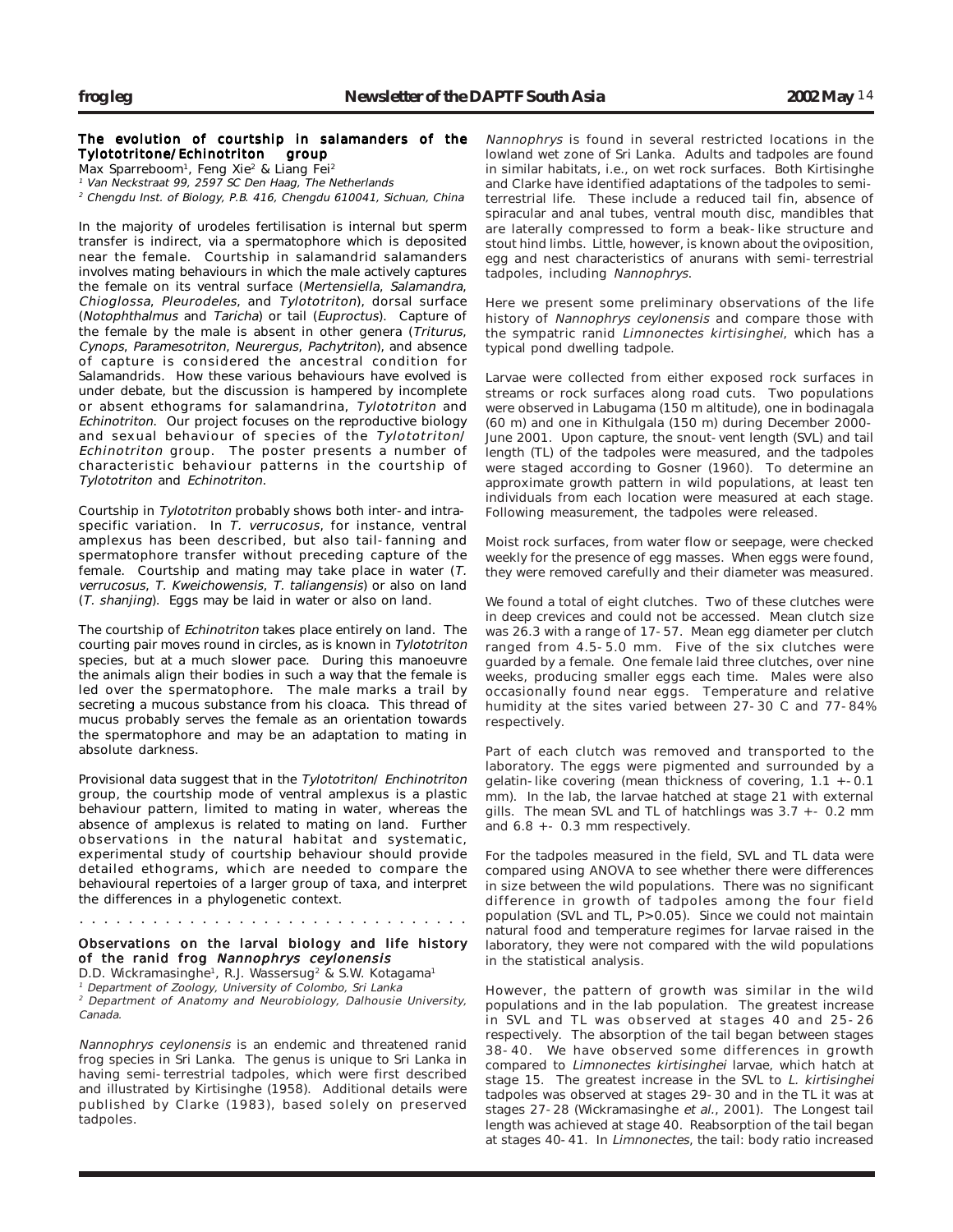from 0.46 (stage 19) to 1.6 (stage 40), whereas in Nannophrys the ratio was always >2 at all stages.

These results indicate that N. ceylonensis produce relatively large eggs in small clutches and hatch at a amore advanced stage compared to L. kirtisinghei. The development pattern for the tadpole differs from that of more typical aquatic larvae. Moreover, maternal care of the eggs is present.

#### Literature cited

Clarke, B.T. 1983. A morphological re-examination of the frog genus Nannophrys (Anura: Ranidae) with comments on its biology, distribution and relationships. Zool. J. Linnean. Soc. 79: 377-398.

Gosner, K.L. 1960. A simplified table for staging anuran embryos and larvae with notes on identification. Herpetologica 16: 183: 190. Kirtisinghe, P. 1958. Some hitherto undescribed anuran tadpoles. Ceylon J. Sci. 1:171-176.

Wickramasinghe, D.D., S.W. Kotagama, and R.J. Wassersug. 2001. Preliminary studies on some biological and ecological aspects of the tadpole of the endemic frog Limnonects kirtisinghei (Amphibia, Ranidae). Lyriocephalus (in press).

## Comparison of the amphibian faunas of southern and ○○○○○○○○○○○○○○○○○○○○○○○○○○○○○○○○

South-East Asia Indraneil Das

Institute of Biodiversity and Environmental Conservation, Universiti Malaysia Sarawak, 94300, Kota Samarahan, Sarawak, Malaysia

The amphibian fauna of tropical and subtropical Asia is known to be among the most diverse on earth. Two regions are rather well marked in terms of geological history, vegetation and biota. Southern Asia as used here covers the Indian Subcontinent, defined as extending from the southern slopes of the Himalayas, south to the Indian Peninsula, and from the Balochistan highlands to the mountainous country of northeastern India. It includes the countries of Bangladesh, Bhutan, mainland India, Maldives, Nepal, Pakistan and Sri Lanka. Southeast Asia includes the mainland portion to the east of the Indian Subcontinent, from Myanmar, east through Indo-China and Indo-Malaya, including the islands situated on the Sunda Shelf, the Philippines and Sulawesi, but excluding those on the Sahul Shelf. Inger (1999) recorded approximately 650 nominal species from these two regions (although the manuscript went to press in 1994). Many additional taxa have since been recorded since, especially from the hill country of Sri Lanka, where intensive sampling has taken place. The present paper compares the amphibian fauna of southern and south-eastern Asia.

The fauna of both regions are composed of a widespread lowland fauna and a more restricted (including regional endemic) montane fauna. Taxa common to both regions include human commensals as well as species complexes that require taxonomic revision. A number of south-east Asian lineages show disjunct distribution in south Asia. which are considered relatively recent invasion and extinction of intervening populations due to climate change. South-east Asia, with a land area slightly larger than south Asia (4,489,496 sq km vs 4,073, 044 sq km) has a significantly larger amphibian fauna (445 vs 258 nominal species). The richness of the southeast Asian fauna is attributable to the rapid pace of evolution on islands and their emigration to the adjacent mainland, as opposed to the presumably low levels of speciation on the South Asian mainland.

○○○○○○○○○○○○○○○○○○○○○○○○○○○○○○○○

# Amphibian name changes -- how comfortable are we? Sanjay Molur

I have had some interesting discussions with field and laboratory amphibian biologists in India about the changes in amphibian taxonomy and nomenclature. "Taxonomic changes are understandable, but nomenclatural changes are too confusing and we do not agree to the recent changes in generic names. We feel Boulenger is the best and we prefer his names". This argument is good and if the International Committee of Zoological Nomenclature's diktat were to be followed to the letter, this argument could hold its own. However, only a few actually mind using the new changes, while most are not concerned what names they use, as long as the old name is refered to along with the new name at least once in the text.

This interesting debate is not restricted to amphibians. Groups as popular and widely studied as primates also suffer the same dilemma: biologists have the same grouse, and many hate taxonomists for that. I understand fully well the reasons given by a field biologist -- who can keep up with so many name changes? Look at our good old Indian Bull Frog, Rana tigerina. First, the specific name was misspelt and so corrected from tigrina to tigerina. Then the generic name of Rana replaced with Occidozyga, which was later replaced by Euphlyctis and finally now a more permanent(?) name of Hoplobatrachus has been retained. How many of us have the patience to read through all the literature pertaining to the changes, or the confidence to believe a particular taxonomist? And, to add to the confusion and disbelief, we also have other taxonomists writing against the proposed name changes. All valid stuff, but all too confusing too.

So, who do we follow? There are arguments for and against following the new changes, again both equally valid. One of the more common complaints by people who are constantly surprised by name changes is "... but we do not get the literature pertaining to the changes in names of amphibians found in our region. Most of the publications on taxonomic changes are published in expensive journals abroad or in foreign languages". A very valid point again. Is there no way out of this mess?

While preparing for the South Asian Primate Conservation Assessment and Management Plan (CAMP) workshop, I compiled a table of taxonomic differences between two taxonomists for primates of the region. I'll not go into the details of that, but what was surprising to most primatologists in the workshop was the fact that a species as common as the Common/Hanuman Langur is actually composed of 11 subspecies or 9 species, depending on the taxonomist you wish to follow. I'll include here a small portion of the text from Colin Groves in his book Primate Taxonomy (2001, Smithsonian Institution Press, 350pp.), where he addresses this particular issue of taxonomists and name changes vis-a-vis field biologists.

"The relationship between taxonomy and nomenclature is often misunderstood. If systematics, in a sense, may be said to be a reflection of the real world, nomenclature (the naming of organisms) is a system invented by the human mind, to be of service in systematics. We may grumble about taxonomists "always changing the names," but there are two good reasons for doing so.

Because of new discoveries or hypotheses about interrelationships, alterations in classifications are necessary. Taxonomy, like other fields of biology (ecology, ethology, physiology, genetics), is a dynamic science. Classifications